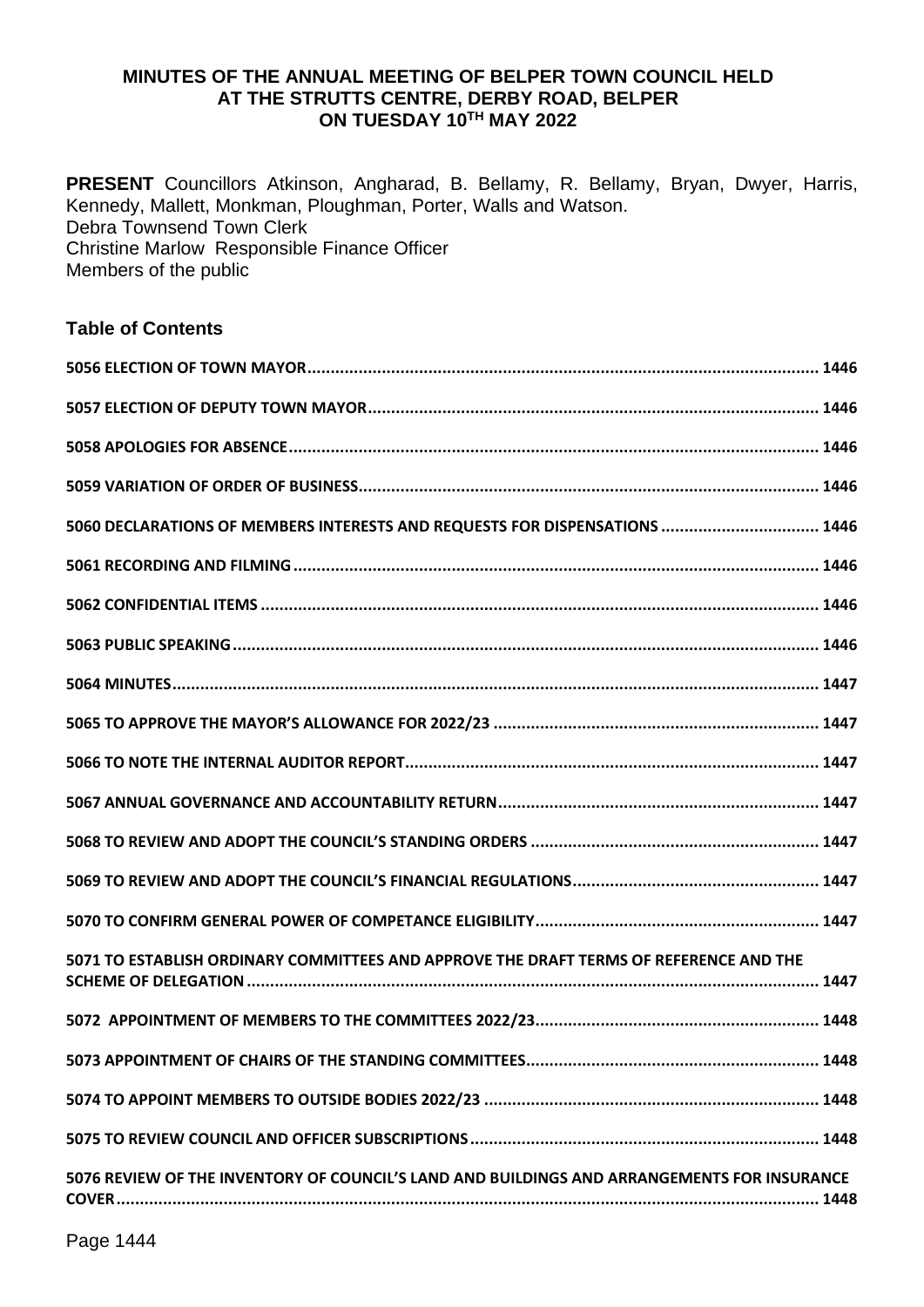**If you require this document in an alternative format, such as large print or a coloured background, please contact the Town Clerk on 01773 822116 or email admin@belpertowncouncil.gov.uk**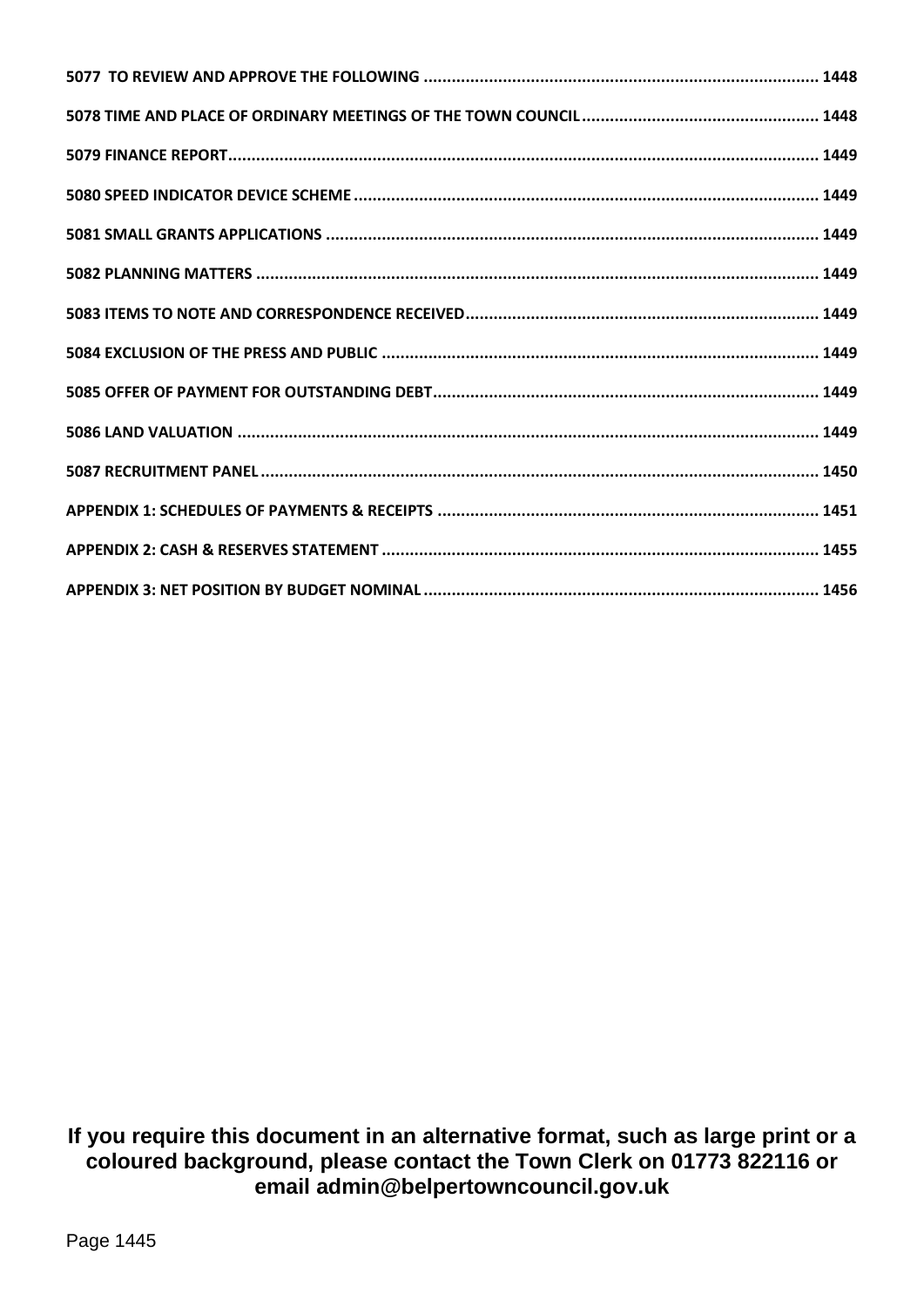## <span id="page-2-0"></span>**5056 ELECTION OF TOWN MAYOR**

**RESOLVED that Cllr Harris be elected as Town Mayor for the ensuing year**

## <span id="page-2-1"></span>**5057 ELECTION OF DEPUTY TOWN MAYOR**

**RESOLVED that Cllr Bryan be elected as Deputy Town Mayor for the ensuing year.** 

## <span id="page-2-2"></span>**5058 APOLOGIES FOR ABSENCE**

Apologies were received from Cllrs Spendlove and Oldfield and County Councillor Kinsella.

# <span id="page-2-3"></span>**5059 VARIATION OF ORDER OF BUSINESS**

None

## <span id="page-2-4"></span>**5060 DECLARATIONS OF MEMBERS INTERESTS AND REQUESTS FOR DISPENSATIONS**

Cllrs Atkinson, B. Bellamy, R. Bellamy, Bryan, Dwyer, Mallett, Monkman, Porter and Watson declared a pecuniary interest in Minute Number 5081(b), as Members of Unite Union. A dispensation was requested for this item only, and it was;

**RESOLVED that a dispensation be granted as without the dispensation the number of persons prohibited from participating in this particular business would be so great it would impede the transaction of the business.** 

Cllr Atkinson declared an interest in Minute number 5081(c) as a volunteer being previously involved in this project.

Cllr Atkinson as Planning Board Member for AVBC declared an interest in Minute Number 5082 to avoid predetermination/bias and would leave the meeting during consideration and determination of this item.

## <span id="page-2-5"></span>**5061 RECORDING AND FILMING Noted**

## <span id="page-2-6"></span>**5062 CONFIDENTIAL ITEMS**

No additional.

## <span id="page-2-7"></span>**5063 PUBLIC SPEAKING**

- A resident thanked Cllr Porter for his hard work in the community during his term of Town Mayor 2021/22, and welcomed the incoming Mayor, Cllr Harris.
	- Cllr Nelson (Amber Valley Borough Council and Derbyshire County Council) reported;
		- a) that the seats in the River Gardens were being repaired by a local charity Men in Sheds
		- b) the grass on the Showground had been cut
		- c) he had asked that an Enforcement Officer look at the suitability of a sign on King **Street**
		- d) he had asked that COVID-related street banners be taken down and replaced with Jubilee banners.

He also congratulated the Town Council on the appearance of Belper.

- Cllr Harris reported that an update had been provided by Cllr Gez Kinsella (Derbyshire County Council), which would be distributed to all.
- Cllr B. Bellamy (Amber Valley Borough Council) reported;
	- a) that Belper Town Football Club and Belper United had both recently been promoted from their respective leagues – he wished to pass on his congratulations
	- b) he congratulated all Councillors who had recently been successful at the Borough elections
	- c) The North Mills Museum funding had been withdrawn by Amber Valley Borough Council (AVBC) which was of great concern. In regard to the Mills, AVBC had set up a process to initiate a compulsory purchase order, however, it was not clear if this would be a priority.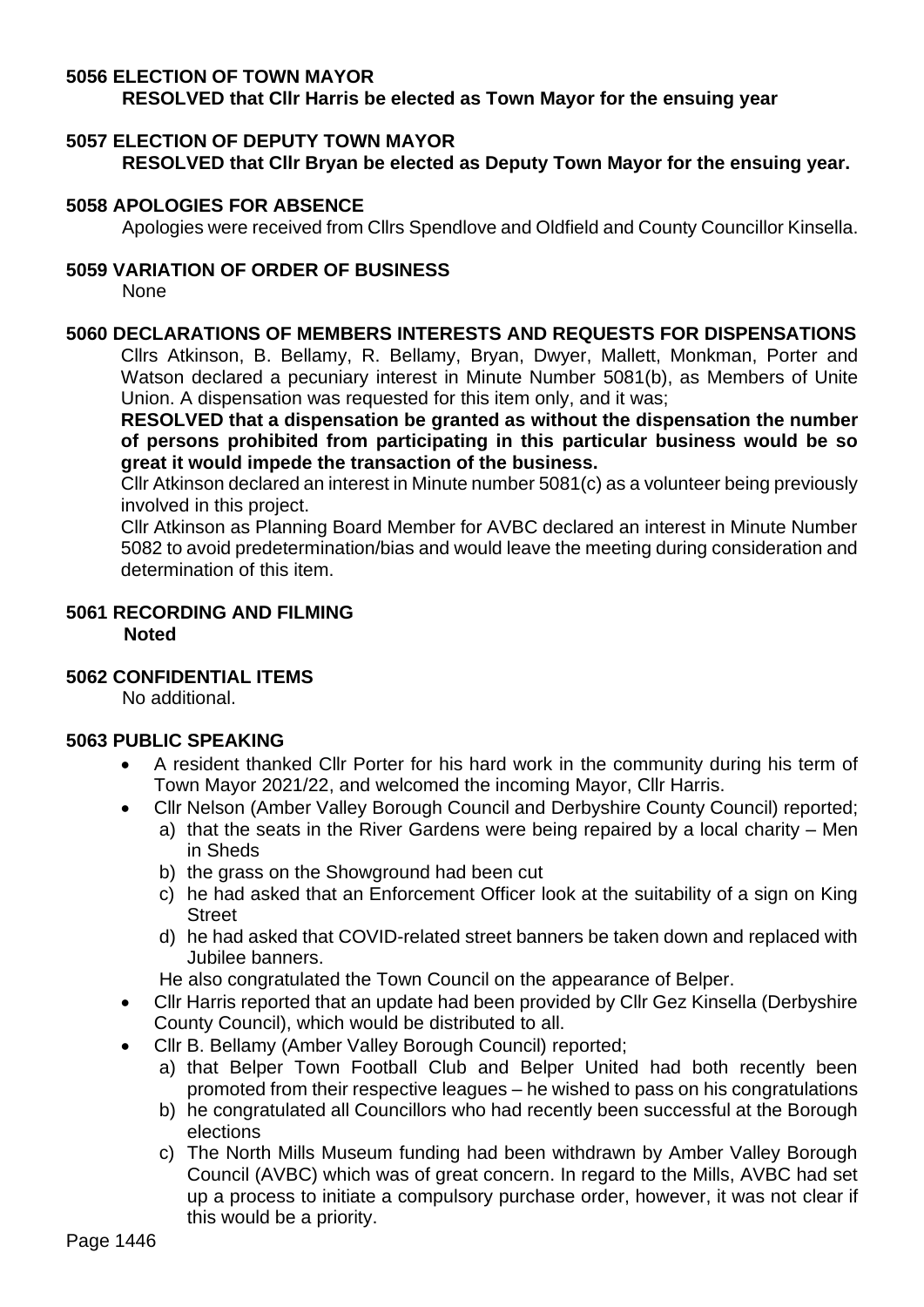d) trains were still not running to Nottingham which was of great concern.

• Cllr Porter (AVBC) reported that a daffodil bank at Milford had been mown too early by Derbyshire County Council which was very disappointing. Cllr Nelson agreed to look into this and reply to Cllr Porter.

#### <span id="page-3-0"></span>**5064 MINUTES**

**RESOLVED that;**

- (a) **Minute Numbers 5026 - 5055 of the Full Council Meeting held on 12 April 2022 be approved and agreed as a true record**
- (b) **the Minutes of the Facilities, Environment and Local Economy Committee Meeting held on 26 April 2022 be noted and the recommendations therein be accepted. It also be noted that Cllr Ploughman was not in attendance at this Meeting**
- (c) **the MInutes of the Planning Committee Meeting held on 3rd May 2022 be noted and the recommendations therein be accepted**
- (d) **the MInutes of the Herbert Strutt Committee Meeting held on 26 April 2022 be noted and the recommendations therein be accepted**

<span id="page-3-1"></span>**5065 TO APPROVE THE MAYOR'S ALLOWANCE FOR 2022/23 RESOLVED that the Mayor's allowance be approved as £2216.00 for 2022/23.**

- <span id="page-3-2"></span>**5066 TO NOTE THE INTERNAL AUDITOR REPORT RESOLVED that the Internal Auditor report be noted**
- <span id="page-3-3"></span>**5067 ANNUAL GOVERNANCE AND ACCOUNTABILITY RETURN RESOLVED that;**
	- **a) the Annual Governance Statement be approved**
	- **b) the Summary Accounting Statements be approved**
- <span id="page-3-4"></span>**5068 TO REVIEW AND ADOPT THE COUNCIL'S STANDING ORDERS RESOLVED that these be reviewed at the next meeting of the Finance, Governance and Staffing Committee**
- <span id="page-3-5"></span>**5069 TO REVIEW AND ADOPT THE COUNCIL'S FINANCIAL REGULATIONS RESOLVED that these be reviewed at the next meeting of the Finance, Governance and Staffing Committee.**
- <span id="page-3-6"></span>**5070 TO CONFIRM GENERAL POWER OF COMPETANCE ELIGIBILITY RESOLVED that Belper Town Council meets the eligibility criteria to use the General Power of Competance.**
- <span id="page-3-7"></span>**5071 TO ESTABLISH ORDINARY COMMITTEES AND APPROVE THE DRAFT TERMS OF REFERENCE AND THE SCHEME OF DELEGATION**

**RESOLVED that the following Standing Committees be established;**

- **Arts, Event and Heritage Committee**
- **Facilities, Environment and Local Economy Committee**
- **Finance, Governance and Staff Committee**
- **Planning Committee**
- **Herbert Strutt Charity Committee**
- **Youth Committee**

**and that the draft terms of reference and the scheme of delegation be approved as submitted subject to amendments as follows;** 

**a) Responsibiity for the skatepark project be included in the terms of reference for the Youth Committee**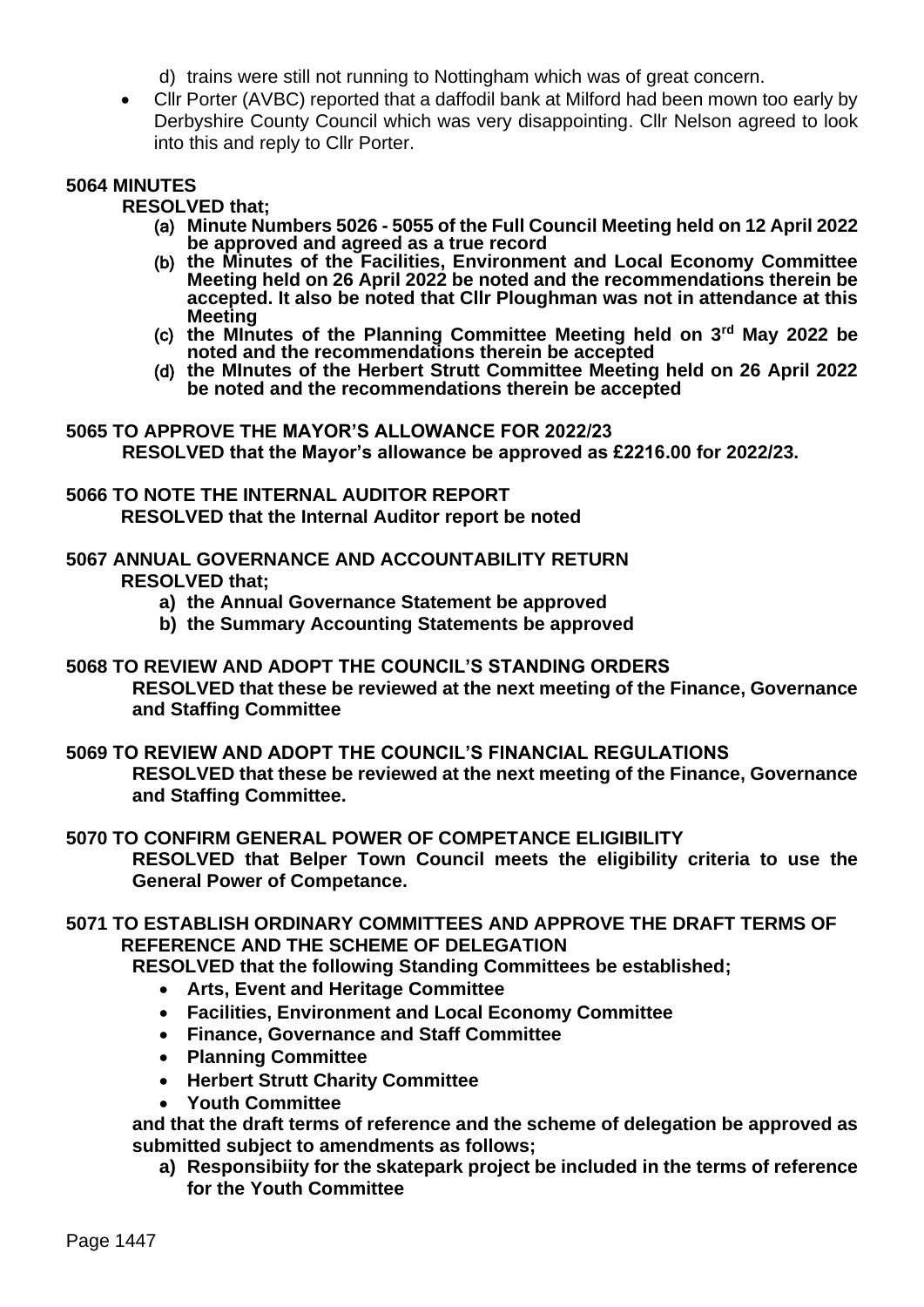**b) Responsibility for the Playground budget be included in the terms of reference for the Facilities, Envirmonment and Local Economy Committee**

# <span id="page-4-0"></span>**5072 APPOINTMENT OF MEMBERS TO THE COMMITTEES 2022/23**

**RESOLVED that the following Committee Members be appointed;**

- **Arts, Event and Heritage Committee (8 Members, 2 vacancies)** Cllrs Angharad, Harris, Oldfield, Porter, Walls and Watson
- **Facilities, Environment and Local Economy Committee (8 Members)** Cllrs Angharad, Atkinson, Bryan, Dwyer, Kennedy, Monkman, Oldfield and Porter
- **Finance, Governance and Staff Committee (8 Members)** Cllrs Angharad, Dwyer, Harris, Kennedy, Mallett, Monkman, Porter and Walls
- **Planning Committee (8 Members, 5 Councillors, 3 co-opted)** Cllrs Bryan, Harris, Kennedy, Mallett and Watson G. Jones, H. Jackson, W. Mitchell (co-opted)
- **Herbert Strutt Charity Committee** Cllrs B. Bellamy, Dwyer, Harris, Oldfield, Porter and Watson
- **Youth Committee (10 Members, 7 Councillors, 3 co-opted – to include Chair of Youth Council – 1 co-opted vacancy)**  Cllrs Bryan, Dwyer, Kennedy, Mallett, Spendlove, Walls and Watson Chair of Youth Council, P. Terry

## <span id="page-4-1"></span>**5073 APPOINTMENT OF CHAIRS OF THE STANDING COMMITTEES RESOLVED that this be deferred to the first Meeting of each Committee**

<span id="page-4-2"></span>**5074 TO APPOINT MEMBERS TO OUTSIDE BODIES 2022/23 RESOLVED that this matter be deferred to the next meeting.**

# <span id="page-4-3"></span>**5075 TO REVIEW COUNCIL AND OFFICER SUBSCRIPTIONS RESOLVED that subscriptions be approved as per the submitted report.**

# <span id="page-4-4"></span>**5076 REVIEW OF THE INVENTORY OF COUNCIL'S LAND AND BUILDINGS AND ARRANGEMENTS FOR INSURANCE COVER**

To note that a review of the inventory of council's land and buildings and arrangements for insurance cover in respect of all insured risks was completed as below; 12th April 2022. Minute Number 5047 ASSET REGISTER RESOLVED that the Asset Register as submitted be approved. 8 th Feb 2022. Minute Number 4992 GENERAL INSURANCE RENEWAL RESOLVED that Zurich Insurance be awarded a one-year contract **Noted**

# <span id="page-4-5"></span>**5077 TO REVIEW AND APPROVE THE FOLLOWING**

- **a) Complaints Procedure**
- **b) Freedom of Information Policy**
- **c) General Data Protection Policy**
- **d) Press Relations Policy**

**RESOLVED that all Policies as submitted be approved.**

## <span id="page-4-6"></span>**5078 TIME AND PLACE OF ORDINARY MEETINGS OF THE TOWN COUNCIL**

To note that these were agreed at Full Council 12.4.22 - Minute Number 5040. **Noted**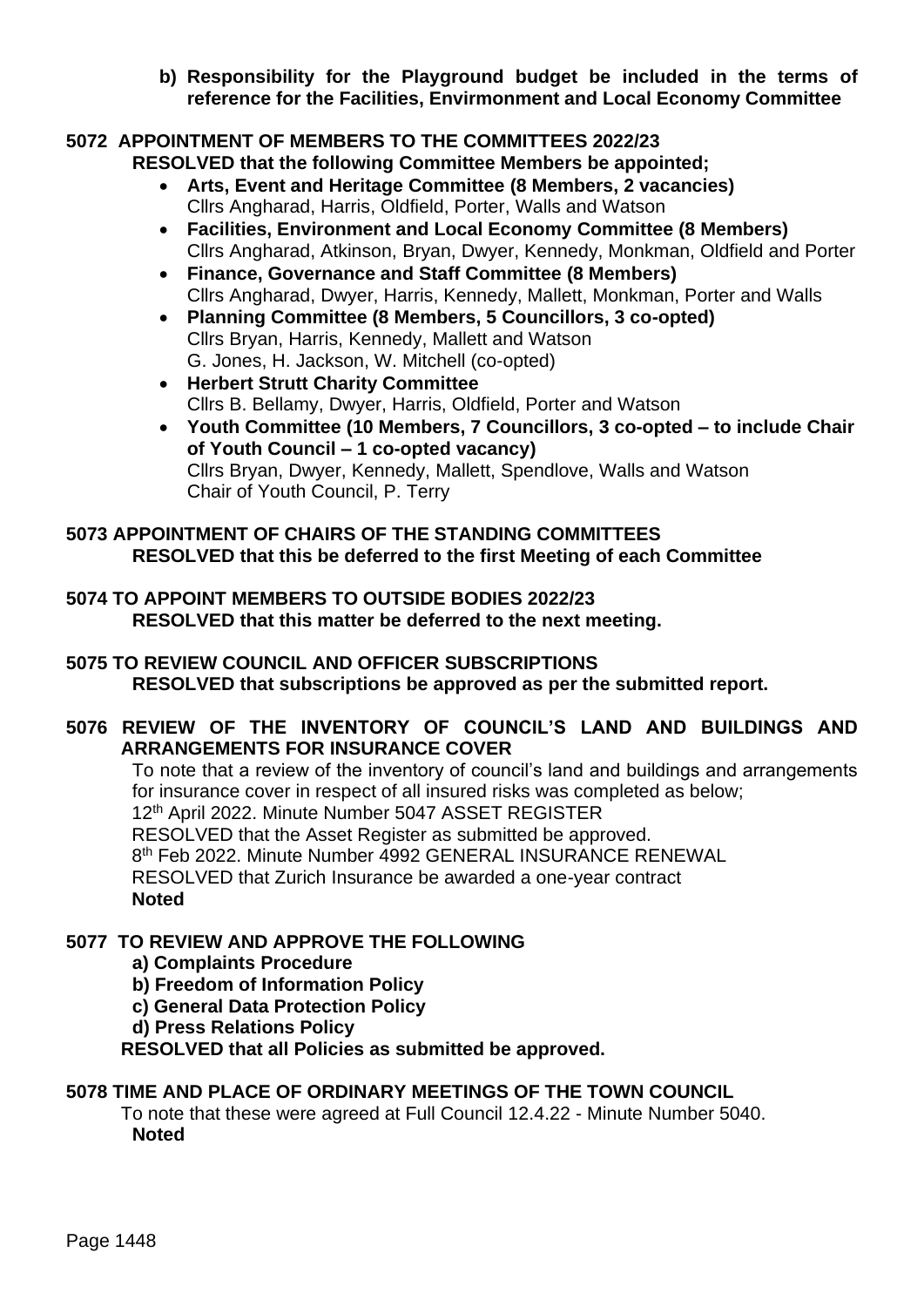## <span id="page-5-0"></span>**5079 FINANCE REPORT**

- a) Payments and receipts for April 2022 (to include late payments circulated at the Meeting (Appendix 1) **RESOLVED Approved**
- b) Cash and Reserves Statement to 30<sup>th</sup> April 2022 (Appendix 2) **Noted**
- c) Income and expenditure summary to  $30<sup>th</sup>$  April 2022 (Appendix 3) **Noted**

## <span id="page-5-1"></span>**5080 SPEED INDICATOR DEVICE SCHEME**

**RESOLVED to submit an application to take part in this scheme and accept the quotation submitted by SWARCO (3 quotes were submitted), following consideration by the Finance, Governance and Staff Committee to agree a budget heading.** 

#### <span id="page-5-2"></span>**5081 SMALL GRANTS APPLICATIONS**

Small Grants Applications were considered and it was; **RESOLVED that** 

- **a) Café 24 not be offered a grant. However, the Town Council wish to support this event and will pay up to the amount requested (£500.00) in the grant application on production of original receipts, from Budget Heading 6204 Queens Jubilee.**
- **b) Unite Commmunity be offered a grant of £186.30 towards running Belper Death Café.**

Cllrs Atkinson, B. Bellamy, R. Bellamy, Bryan, Dwyer, Mallett, Monkman, Porter and Watson declared a pecuniary interest in Minute Number 5081 (b), as Members of Unite Union. A dispensation was granted as without the dispensation the number of persons prohibited from participating in this particular business would be so great it would impede the transaction of the business.

**c) Wilder Belper. A grant of £656.00 be agreed in principle subject to the organisation providing Belper Town Council with official confirmation that they are part of Transition Belper, and are covered by their constitution, and also that the funds can be paid directly to them.**

#### <span id="page-5-3"></span>**5082 PLANNING MATTERS**

There were no matters to be considered.

#### <span id="page-5-4"></span>**5083 ITEMS TO NOTE AND CORRESPONDENCE RECEIVED** None

#### <span id="page-5-5"></span>**5084 EXCLUSION OF THE PRESS AND PUBLIC**

**RESOLVED that Pursuant to Section 1(2) of the Public Bodies (Admission to Meetings) Act 1960, the press and public be excluded from the Meeting due to the confidential nature of the business to be transacted.**

## <span id="page-5-6"></span>**5085 OFFER OF PAYMENT FOR OUTSTANDING DEBT**

**RESOLVED that the Responsible Finance Officer draw up a formal agreement for a repayment agreement of £100.00 per month.**

**9.25 pm. RESOLVED that the Meeting be extended beyond 2 ½ hours to allow for completion of business.**

#### <span id="page-5-7"></span>**5086 LAND VALUATION**

**RESOLVED that the Mayor, Chairs of all Committees and the Town Clerk form a Working Group to investigate this matter further.**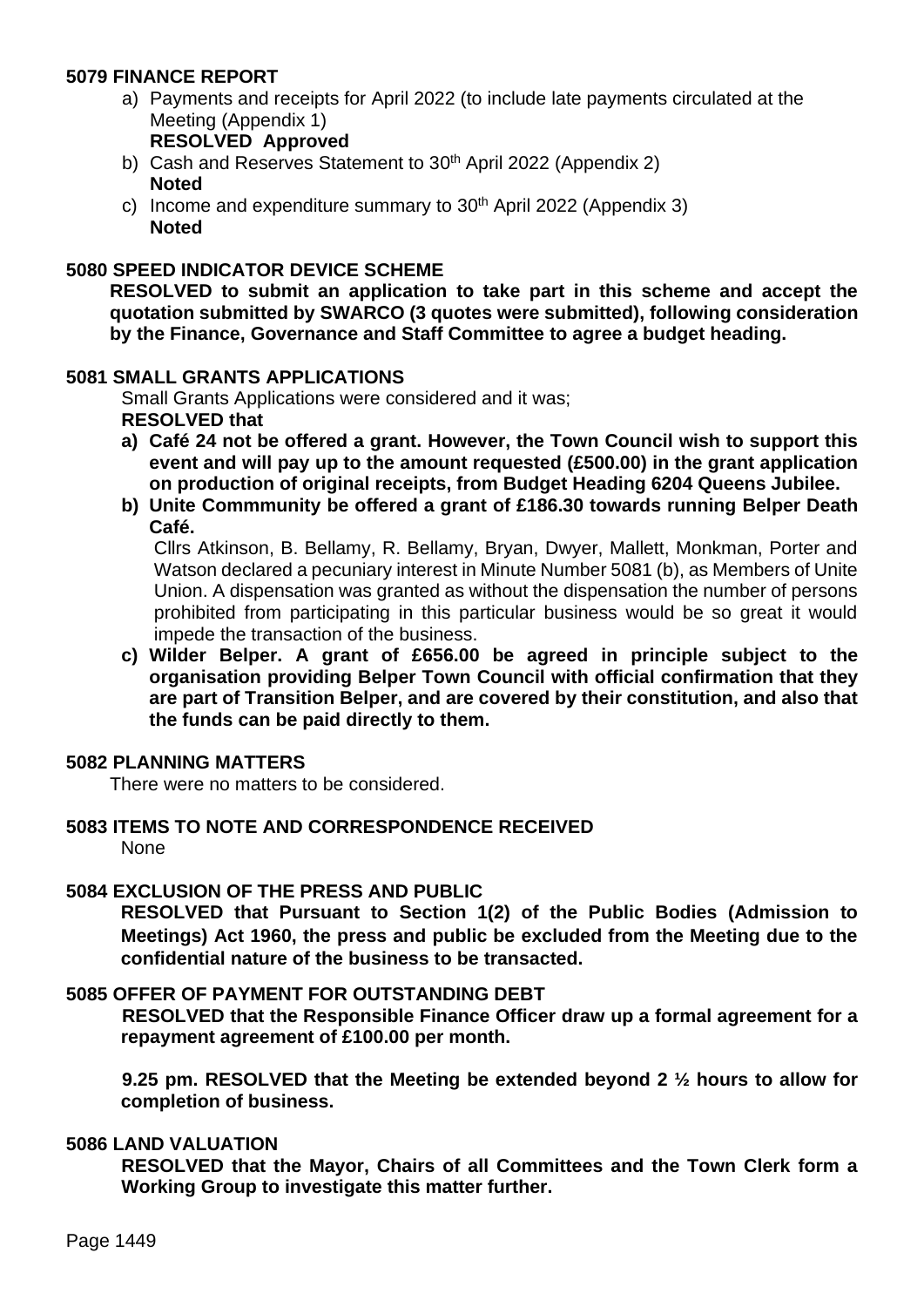## <span id="page-6-0"></span>**5087 RECRUITMENT PANEL**

**RESOLVED that Cllrs Angharad, Porter and Harris form a Panel for the recruitment of the position of Economic Development, Tourism and Marketing Officer.** 

Date of Next Meeting Tuesday 14<sup>th</sup> June 2022

The Meeting closed at 9.35 pm.

Signed ……………………………………………….. Town Mayor

Date 14<sup>th</sup> June 2022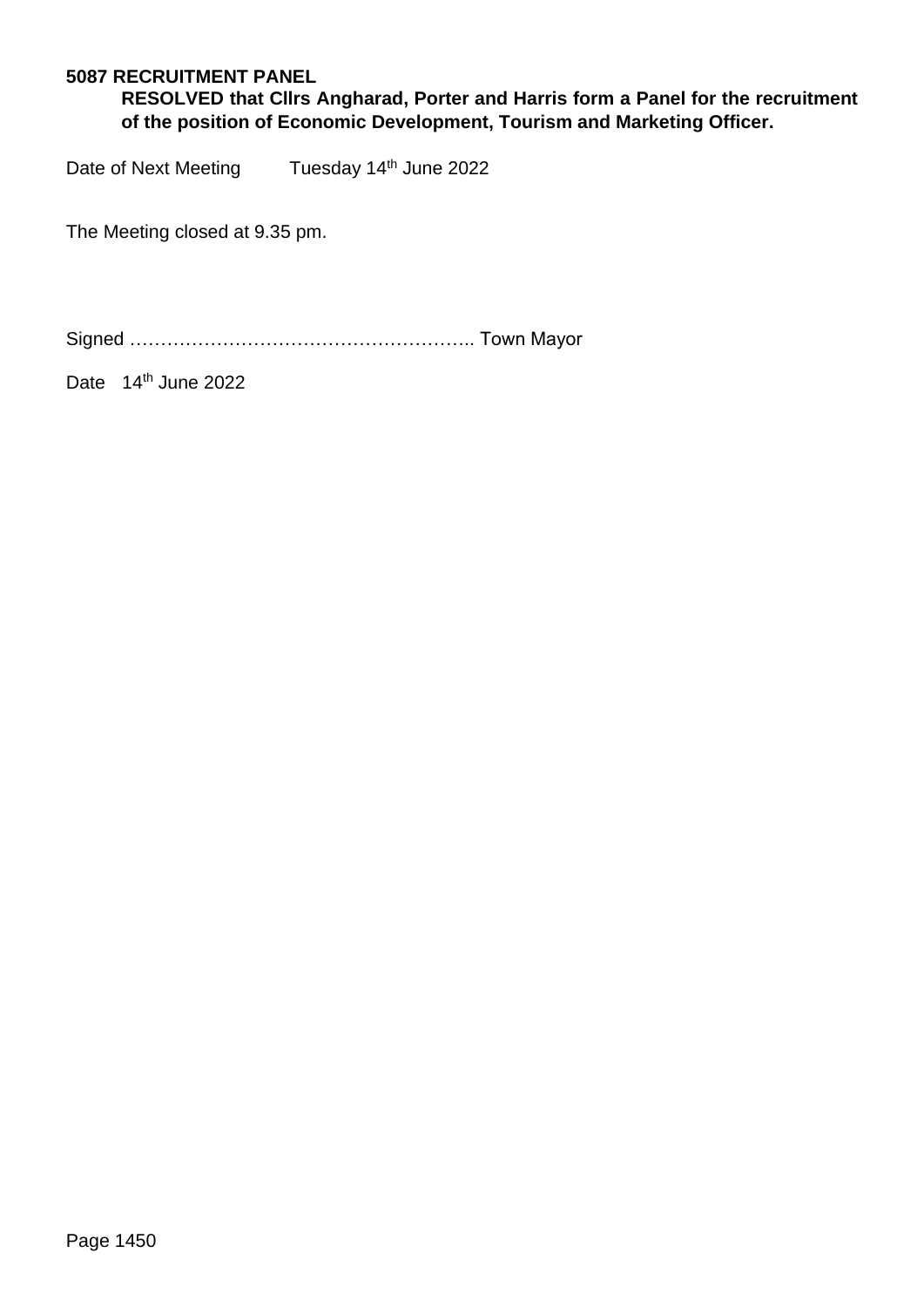# <span id="page-7-0"></span>**Appendix 1: Schedules of Payments & Receipts**

# **Schedule 1: Approved for Payment**

| Ref   | Inv Date | <b>Supplier</b>                | <b>Description of Goods/Services</b> | <b>Nom</b> | Net      | Tax    | <b>Total</b> |
|-------|----------|--------------------------------|--------------------------------------|------------|----------|--------|--------------|
| P2190 | 05/04/22 | <b>Buildbase</b>               | <b>Cable Ties</b>                    | 6204       | 4.58     | 0.92   | 5.50         |
| P2191 | 05/04/22 | <b>Buildbase</b>               | Post Mix                             | 7402       | 43.50    | 8.70   | 52.20        |
| P2192 | 05/04/22 | <b>Buildbase</b>               | Paint                                | 6500       | 12.79    | 2.56   | 15.35        |
| P2193 | 05/04/22 | Npower                         | Electricity (Unmetered Supply)       | 7205       | 42.86    | 2.14   | 45.00        |
| P2194 | 06/04/22 | Royal British Legion           | Shipping                             | 6204       | 8.79     | 1.76   | 10.55        |
| P2195 | 19/04/22 | <b>DDC</b>                     | <b>Allotments Tenancy</b>            | 7600       | 210.00   | 0.00   | 210.00       |
| P2196 | 19/04/22 | Derbyshire Maid                | Cleaning (St John's Chapel)          | 7201       | 156.00   | 0.00   | 156.00       |
| P2197 | 21/04/22 | Rotary Club of Belper          | Marshalling Services (21-22)         | 6002/06    | 1,200.00 | 0.00   | 1,200.00     |
| P2198 | 28/04/22 | <b>Blooming Milford</b>        | <b>Replacement Pear Tree</b>         | 6502       | 52.45    | 0.00   | 52.45        |
| P2199 | 30/04/22 | Keptkleen Limited              | Stainless Steel Urinal (21-22)       | 7503       | 740.00   | 148.00 | 888.00       |
| P2200 | 30/04/22 | <b>Pottery Service Station</b> | Fuel                                 | 7700       | 99.21    | 19.84  | 119.05       |
| P2201 | 30/04/22 | Peak Waste Recycling           | <b>Waste Disposal</b>                | 7100       | 167.00   | 33.40  | 200.40       |
| P2202 | 07/04/22 | Amazon EU UK                   | Fire Tablet x 2                      | 6400       | 66.64    | 13.34  | 79.98        |
| P2203 | 09/04/22 | Amazon EU                      | Lenovo Monitor                       | 7033       | 103.89   | 20.78  | 124.67       |
| P2204 | 11/04/22 | Office Star (via Amazon)       | Stationery                           | 7032       | 7.39     | 1.47   | 8.86         |
| P2205 | 12/04/22 | Fuzion Systems (A)             | Lenovo Keyboard/Mouse                | 7033       | 47.54    | 9.51   | 57.05        |
|       |          |                                | <b>TOTALS: APPROVED FOR PAYMENT</b>  |            | 2,962.64 | 262.41 | 3,225.05     |

**Schedule 2: Direct Payments Approved (Unity Trust Bank)**

| $Ref$       | <u>Pay</u><br>Date | <b>Supplier</b>           | <b>Description of Goods/Services</b>      | <u>Nom</u> | <u>Net</u> | <u>Tax</u> | <u>Total</u> |
|-------------|--------------------|---------------------------|-------------------------------------------|------------|------------|------------|--------------|
| <b>POA</b>  | 06/04/22           | <b>Bulb Energy</b>        | <b>Strutt Street Toilets: Electricity</b> | 7501       | 139.92     | 0.00       | 139.92       |
| P2206       | 07/04/22           | <b>Water Plus</b>         | Water: Strutt Street Toilets (21-22)      | 7502       | 543.90     | 0.00       | 543.90       |
| P2207       | 11/04/22           | <b>Water Plus</b>         | Water: The Coppice                        | 7505       | 135.25     | 0.00       | 135.25       |
| P2208       | 13/04/22           | Webfleet                  | Vehicle Tracker (April 22)                | 7701       | 9.90       | 1.98       | 11.88        |
| <b>NNDR</b> | 19/04/22           | <b>AVBC</b>               | NNDR: St John's Chapel (1 of 12)          | 7203       | 377.00     | 0.00       | 377.00       |
| <b>NNDR</b> | 19/04/22           | <b>AVBC</b>               | NNDR: Market Place (1 of 12)              | 7301       | 65.75      | 0.00       | 65.75        |
| <b>NNDR</b> | 19/04/22           | <b>AVBC</b>               | NNDR: The Coppice (1 of 12)               | 7506       | 1,913.00   | 0.00       | 1,913.00     |
| <b>NNDR</b> | 19/04/22           | <b>AVBC</b>               | NNDR: Prior Year Rev (13 of 30)           | 7506       | 2,000.00   | 0.00       | 2,000.00     |
| P2209       | 19/04/22           | EE Mobile                 | Economy Mobile                            | 7031       | 13.70      | 2.74       | 16.44        |
| CC          | 19/04/22           | Lloyds Bank               | <b>Credit Card</b>                        | 1206       | 197.09     | 0.00       | 197.09       |
| P2210       | 20/04/22           | Sage                      | Sage Cloud (April 22)                     | 7035       | 77.00      | 15.40      | 92.40        |
| P2211       | 25/04/22           | Payroll                   | Payroll (April 22)                        | 7000       | 16,736.92  | 0.00       | 16,736.92    |
| <b>POA</b>  | 28/04/22           | <b>EDF Energy Limited</b> | Electricity: The Chapel                   | 7202       | 548.00     | 0.00       | 548.00       |
| <b>POA</b>  | 28/04/22           | <b>EDF Energy Limited</b> | Electricity: Coppice Car Park             | 7504       | 175.00     | 0.00       | 175.00       |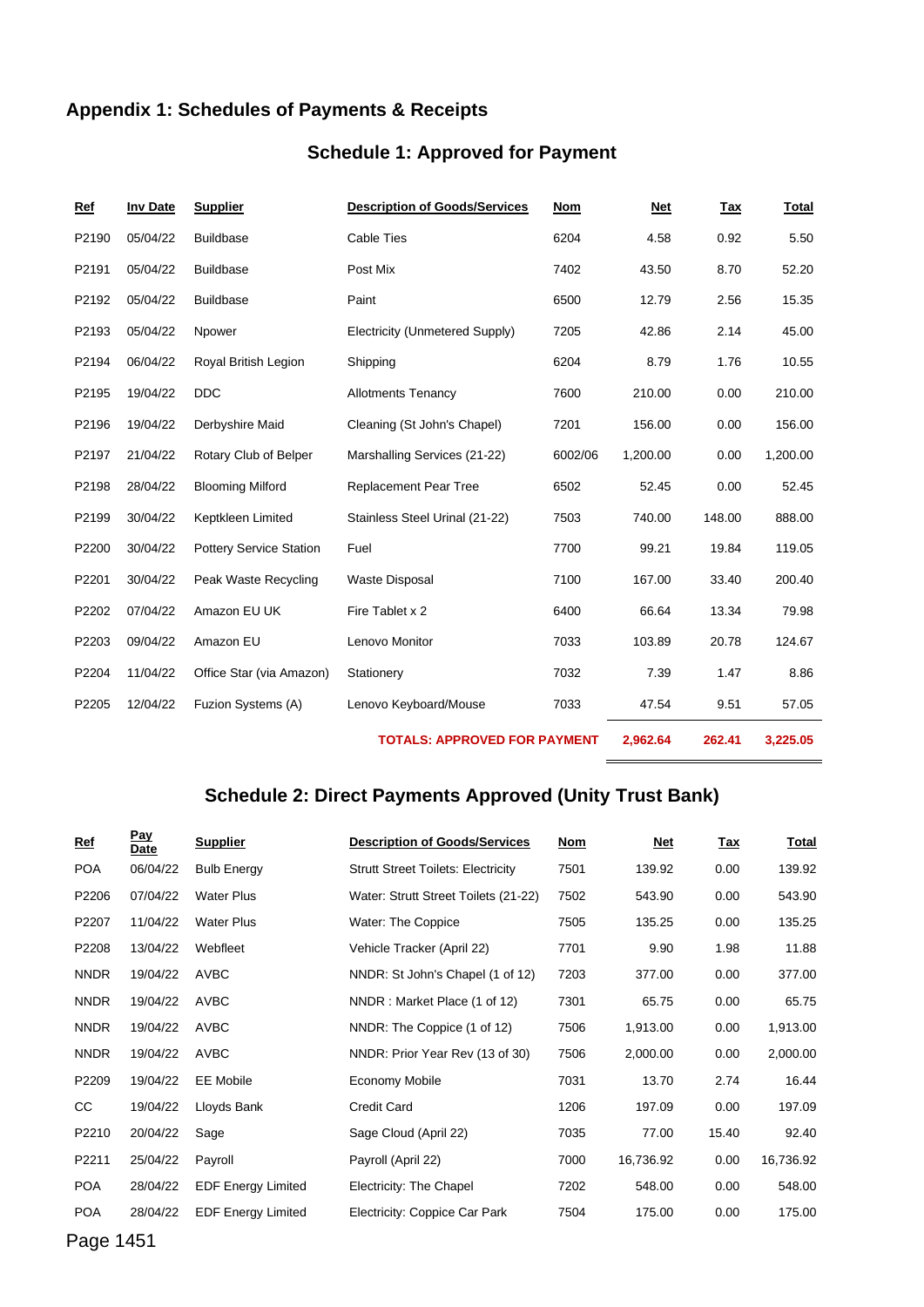|            |          | NOTE: POA = Payment on Account | <b>TOTALS: DIRECT PAYMENTS APPROVED</b> |      | 23,101.66 | 40.97 | 23,142.63 |
|------------|----------|--------------------------------|-----------------------------------------|------|-----------|-------|-----------|
| P2212      | 29/04/22 | Onecom                         | Landline, Broadband                     | 7030 | 104.23    | 20.85 | 125.08    |
| <b>POA</b> | 28/04/22 | <b>EDF Energy Limited</b>      | <b>Electricity: Memorial Gardens</b>    | 7400 | 45.00     | 0.00  | 45.00     |
| <b>POA</b> | 28/04/22 | <b>EDF Energy Limited</b>      | Electricity: Market Place               | 7300 | 20.00     | 0.00  | 20.00     |

# **Schedule 3: Direct Payments Approved (Lloyds Credit Card)**

| <u>Ref</u> | <u>Pay</u><br>Date | <b>Supplier</b>                    | <b>Description of Goods/Services</b>         | Nom  | Net    | <u>Tax</u> | Total  |
|------------|--------------------|------------------------------------|----------------------------------------------|------|--------|------------|--------|
| DD.        | 04/04/22           | Lloyds                             | Card Fee                                     | 7065 | 6.00   | 0.00       | 6.00   |
| DD.        | 06/04/22           | Adobe                              | Subscription                                 | 7035 | 12.64  | 2.53       | 15.17  |
| P2213      | 21/04/22           | Zoom                               | Subscription                                 | 7035 | 59.95  | 11.99      | 71.94  |
| P2214      | 12/04/22           | Amazon EU                          | Grommet Press/Eyelet Punch                   | 7120 | 29.14  | 5.83       | 34.97  |
| P2215      | 22/04/22           | Amazon EU (UK Branch)              | <b>Optical Mouse</b>                         | 7033 | 4.99   | 1.00       | 5.99   |
| P2216      | 23/04/22           | Decorative Concepts (A)            | First Aid Kit                                | 7033 | 22.80  | 4.56       | 27.36  |
| P2217      | 23/04/22           | Red Route Products (A)             | <b>Combination Key Cabinet</b>               | 7033 | 13.32  | 2.67       | 15.99  |
| P2218      | 23/04/22           | Amazon EU (UK Branch)              | Stationery                                   | 7032 | 14.33  | 2.87       | 17.20  |
| P2219      | 28/04/22           | Amazon EU                          | <b>Gift Card Envelopes</b>                   | 7900 | 19.13  | 3.84       | 22.97  |
| P2220      | 28/04/22           | Justseed Limited (A)               | <b>Sunflower Seeds</b>                       | 7900 | 9.45   | 0.00       | 9.45   |
|            |                    | $NOTE: (A) = (Payment via Amazon)$ | <b>TOTALS: CREDIT CARD PAYMENTS APPROVED</b> |      | 191.75 | 35.28      | 227.03 |

# **Schedule 4: Clerk's Delegated Powers Payments Approved**

| Ref   | Pav<br>Date | <b>Supplier</b>              | <b>Description of Goods/Services</b>             | Nom  | <b>Net</b> | <u>Tax</u> | Total     |
|-------|-------------|------------------------------|--------------------------------------------------|------|------------|------------|-----------|
| P2221 | 28/04/22    | Derbys CommTransport         | 22-23 SLA                                        | 7801 | 6.000.00   | 0.00       | 6,000.00  |
| P2222 | 28/04/22    | <b>Belper Early Years</b>    | 22-23 SLA                                        | 7802 | 1.964.00   | 0.00       | 1,964.00  |
| P2223 | 29/04/22    | Derbyshire CAB               | 22-23 SLA                                        | 7805 | 16.007.00  | 0.00       | 16,007.00 |
| P2224 | 29/04/22    | Derbys Unemployed            | 22-23 SLA                                        | 7807 | 2.000.00   | 0.00       | 2,000.00  |
| P2225 | 28/04/22    | <b>Fleet Arts</b>            | 22-23 SLA                                        | 7808 | 11.744.00  | 0.00       | 11.744.00 |
| P2226 | 28/04/22    | <b>Belper Leisure Centre</b> | 22-23 SLA                                        | 7811 | 10.000.00  | 0.00       | 10,000.00 |
|       |             |                              | <b>TOTALS: CLERK'S DELEGATED POWERS APPROVED</b> |      | 47.715.00  | 0.00       | 17.715.00 |

# **Schedule 5: Approved for Payment (Circulated at Meeting)**

| <u>Ref</u> | <b>Inv Date</b> | <b>Supplier</b> | <b>Description of Goods/Services</b> | Nom  | <u>Net</u> | Tax  | Total |
|------------|-----------------|-----------------|--------------------------------------|------|------------|------|-------|
| P2227      | 10/05/22        | AVBC            | Container for Trade Recycling        | 7100 | 85.44      | 0.00 | 85.44 |
| P2228      | 05/05/22        | Tesco           | Stationery                           | 7032 | 8.00       | 0.00 | 8.00  |
| P2229      | 06/05/22        | B&M             | Refreshments: Mayor's CC             | 7900 | 27.56      | 0.00 | 27.56 |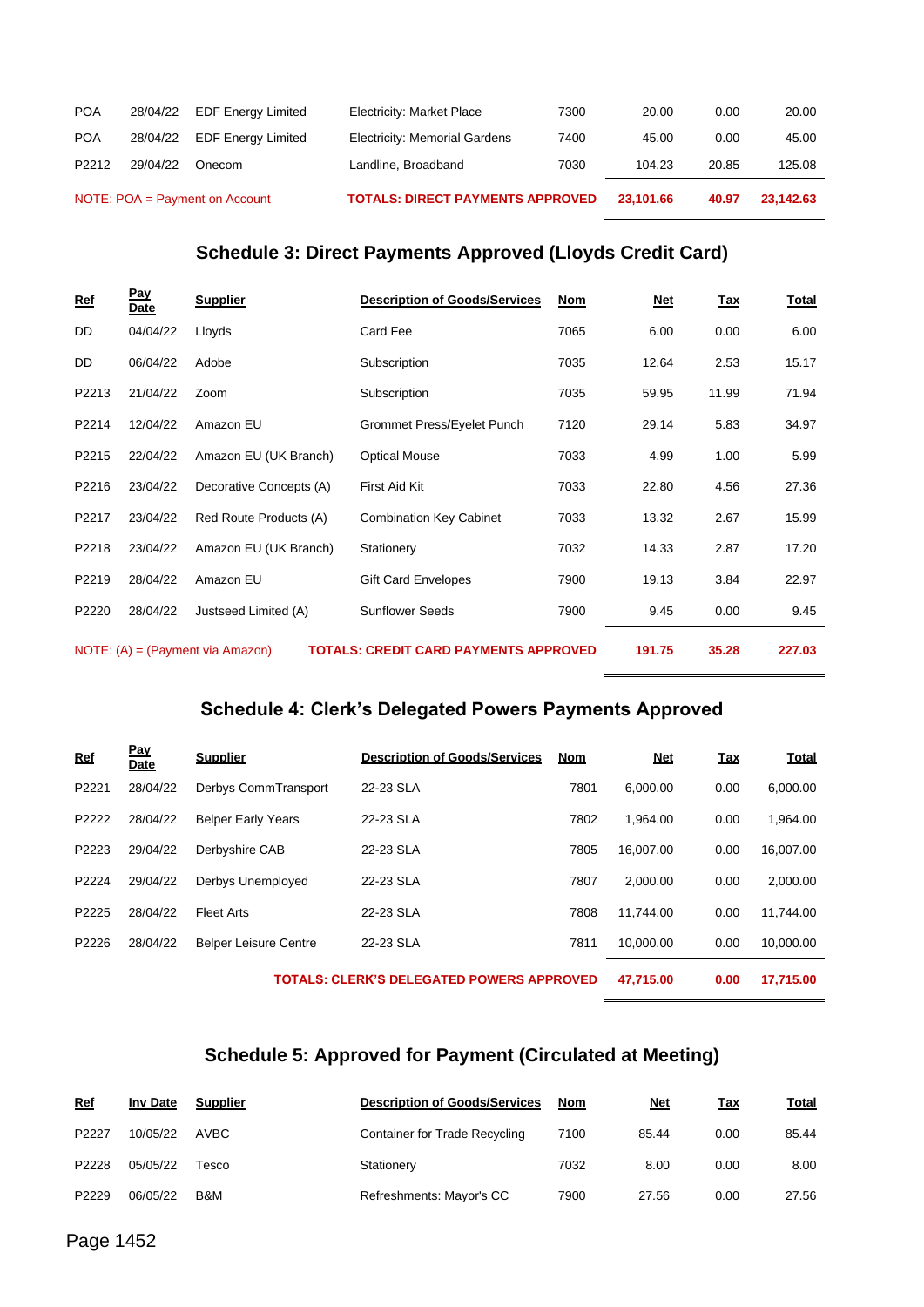|       |          |                                | <b>TOTALS: APPROVED FOR PAYMENT (CIRCULATED AT MEETING)</b> |      | 979.49 | 14.40 | 993.89 |
|-------|----------|--------------------------------|-------------------------------------------------------------|------|--------|-------|--------|
| P2236 | 01/05/22 | <b>SLCC</b>                    | <b>SLCC Membership Fee: Staff</b>                           | 7038 | 325.00 | 0.00  | 325.00 |
| P2235 | 26/04/22 | <b>Buildbase</b>               | Wood                                                        | 6599 | 32.82  | 6.56  | 39.38  |
| P2234 | 02/05/22 | Amazon                         | <b>Collection Boxes: Mayor's CC</b>                         | 7900 | 19.41  | 3.87  | 23.28  |
| P2233 | 28/04/22 | Amazon                         | Artificial Sunflowers: Mayor's CC                           | 7900 | 19.82  | 3.96  | 23.78  |
| P2232 | 05/05/22 | <b>Fleur Florist of Belper</b> | Floral Bouquet: Mayor's CC                                  | 7900 | 40.00  | 0.00  | 40.00  |
| P2231 | 05/05/22 | Moss Office Services           | Stationery: Mayor's CC                                      | 7900 | 11.44  | 0.00  | 11.44  |
| P2230 | 10/05/22 | <b>SLCC</b>                    | <b>SLCC Qualification Fee: Staff</b>                        | 7003 | 410.00 | 0.00  | 410.00 |

# **Schedule 6: Receipts**

| Date     | <b>Details</b>             | <b>Client/Supplier</b>            | <u>Net</u> | <u>Vat</u> | <b>Gross</b> |
|----------|----------------------------|-----------------------------------|------------|------------|--------------|
| 01/04/22 | <b>Market Rent</b>         | Casa Gomez Limited                | 112.50     | 0.00       | 112.50       |
| 01/04/22 | <b>Market Rent</b>         | Staffordshire Savoury Scotch Eggs | 11.50      | 0.00       | 11.50        |
| 01/04/22 | <b>Market Rent</b>         | The Creative Kitchen Company      | 21.50      | 0.00       | 21.50        |
| 01/04/22 | <b>Market Rent</b>         | Handley Farm                      | 21.50      | 0.00       | 21.50        |
| 01/04/22 | <b>Market Rent</b>         | Crafted in Belper                 | 22.50      | 0.00       | 22.50        |
| 01/04/22 | <b>Grant: Jubilee Teas</b> | National Lottery Community Fund   | 1,840.00   | 0.00       | 1,840.00     |
| 01/04/22 | Grant: Flood Defence PPE   | Derbyshire County Council         | 902.95     | 0.00       | 902.95       |
| 01/04/22 | Market Rent                | <b>Green Farm Plants</b>          | 21.50      | 0.00       | 21.50        |
| 04/04/22 | <b>Market Rent</b>         | <b>Brocklebys Pies</b>            | 258.00     | 0.00       | 258.00       |
| 04/04/22 | <b>Market Rent</b>         | <b>Hollow Tree Brewing</b>        | 13.00      | 0.00       | 13.00        |
| 04/04/22 | Refund                     | Vodaphone                         | 45.00      | 0.00       | 45.00        |
| 04/04/22 | <b>Market Rent</b>         | Kim Kerry                         | 107.50     | 0.00       | 107.50       |
| 06/04/22 | <b>Market Rent</b>         | Dad's Bees                        | 22.50      | 0.00       | 22.50        |
| 06/04/22 | <b>Market Rent</b>         | Mizz Munchie                      | 107.50     | 0.00       | 107.50       |
| 07/04/22 | <b>Market Rent</b>         | Midshires Mushrooms               | 21.50      | 0.00       | 21.50        |
| 11/04/22 | <b>Market Rent</b>         | F Jackson & Son                   | 39.00      | 0.00       | 39.00        |
| 11/04/22 | <b>Market Rent</b>         | Limetree Pantry                   | 21.50      | 0.00       | 21.50        |
| 11/04/22 | <b>Market Rent</b>         | Fruit & Herb                      | 22.50      | 0.00       | 22.50        |
| 11/04/22 | <b>Market Rent</b>         | Azorie Blue                       | 25.00      | 0.00       | 25.00        |
| 12/04/22 | Refund (21-22)             | <b>EDF Energy</b>                 | 42.80      | 0.00       | 42.80        |
| 12/04/22 | Hanging Basket             | Lester & Nix                      | 39.00      | 0.00       | 39.00        |
| 13/04/22 | Hanging Basket             | Rachel's Limited                  | 78.00      | 0.00       | 78.00        |
| 13/04/22 | Hanging Basket             | Emma Wood Limited                 | 39.00      | 0.00       | 39.00        |
| 14/04/22 | Hanging Basket             | Lindsay Philips                   | 78.00      | 0.00       | 78.00        |
| 14/04/22 | Hanging Basket             | The Bookcafe Limited              | 234.00     | 0.00       | 234.00       |
| 14/04/22 | Hanging Basket             | <b>Belper Coal</b>                | 39.00      | 0.00       | 39.00        |
| 14/04/22 | Hanging Basket             | Number Twenty Eight               | 39.00      | 0.00       | 39.00        |
| 19/04/22 | Hanging Basket             | Hunter Jones Alton                | 78.00      | 0.00       | 78.00        |
| 19/04/22 | Hanging Basket             | Lowe M A                          | 78.00      | 0.00       | 78.00        |
| 19/04/22 | Hanging Basket             | W E Clarke                        | 39.00      | 0.00       | 39.00        |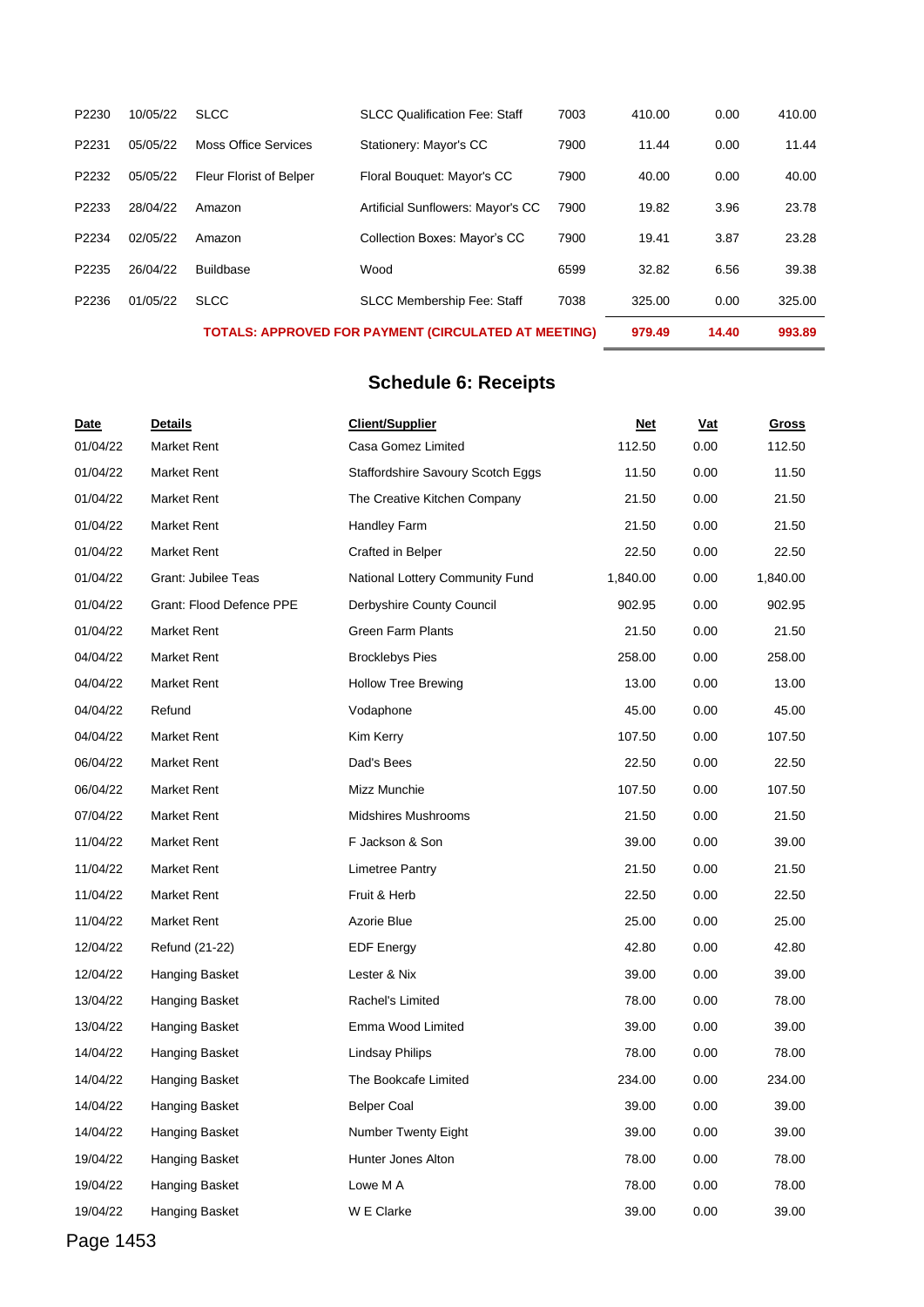| Date     | <b>Details</b>         | <b>Client/Supplier</b>        | <u>Net</u> | <b>Vat</b> | <b>Gross</b> |
|----------|------------------------|-------------------------------|------------|------------|--------------|
| 19/04/22 | Hanging Basket         | The Black Swan                | 312.00     | 0.00       | 312.00       |
| 19/04/22 | Hanging Basket         | The Perfect Cuppa             | 35.00      | 0.00       | 35.00        |
| 19/04/22 | Fairground Hire        | Proctors                      | 800.00     | 0.00       | 800.00       |
| 19/04/22 | Hanging Basket         | Godwin CL                     | 117.00     | 0.00       | 117.00       |
| 19/04/22 | Hanging Basket         | Hall of Frames                | 39.00      | 0.00       | 39.00        |
| 20/04/22 | Hanging Basket         | <b>Belper Auto Services</b>   | 60.00      | 0.00       | 60.00        |
| 20/04/22 | Hanging Basket         | Box BRN/JNS                   | 39.00      | 0.00       | 39.00        |
| 20/04/22 | Hanging Basket         | Rachael Taylor                | 22.50      | 0.00       | 22.50        |
| 20/04/22 | Hanging Basket         | Zoe Shilton                   | 78.00      | 0.00       | 78.00        |
| 20/04/22 | Hanging Basket         | Hair Design                   | 39.00      | 0.00       | 39.00        |
| 20/04/22 | <b>Market Rent</b>     | Alvi Bros                     | 135.00     | 0.00       | 135.00       |
| 21/04/22 | <b>Market Rent</b>     | <b>Brocklesbys Pies</b>       | 135.00     | 0.00       | 135.00       |
| 21/04/22 | <b>Market Rent</b>     | <b>Green Farm Plants</b>      | 67.50      | 0.00       | 67.50        |
| 21/04/22 | <b>Market Rent</b>     | <b>Bitterswseet Chocolate</b> | 69.00      | 0.00       | 69.00        |
| 21/04/22 | <b>Market Rent</b>     | <b>Toffee Hut</b>             | 27.50      | 0.00       | 27.50        |
| 21/04/22 | Hanging Basket         | Belper Independent            | 78.00      | 0.00       | 78.00        |
| 21/04/22 | Hanging Basket         | Nicholson                     | 39.00      | 0.00       | 39.00        |
| 21/04/22 | Market Rent            | The Loaf                      | 135.00     | 0.00       | 135.00       |
| 22/04/22 | Refund (21-22)         | <b>EDF</b> Energy             | 194.01     | 0.00       | 194.01       |
| 22/04/22 | Refund (21-22)         | <b>EDF Energy</b>             | IN         | 0.00       | #VALUE!      |
| 25/04/22 | Precept                | Amber Valley Borough Council  | 295,029.00 | 0.00       | 295,029.00   |
| 25/04/22 | Hanging Basket         | Prestige Hair                 | 78.00      | 0.00       | 78.00        |
| 26/04/22 | Hanging Basket         | UK Carbon & Graphite Company  | 156.00     | 0.00       | 156.00       |
| 26/04/22 | Hanging Basket         | Lloyd RC                      | 39.00      | 0.00       | 39.00        |
| 26/04/22 | Hanging Basket         | David McHale                  | 78.00      | 0.00       | 78.00        |
| 28/04/22 | Market Rent            | Marge & Mabels                | 479.00     | 0.00       | 479.00       |
| 28/04/22 | <b>Market Rent</b>     | Creative Kitchen              | 6.00       | 0.00       | 6.00         |
| 29/04/22 | Hanging Basket         | Perfect Cuppa                 | 4.00       | 0.00       | 4.00         |
| 29/04/22 | <b>Allotment Rents</b> | Stuart GT                     | 575.00     | 0.00       | 575.00       |
| 29/04/22 | Hanging Basket         | King William Pub              | 117.00     | 0.00       | 117.00       |
|          |                        | <b>Totals: Income</b>         | 303,403.26 | 0.00       | 303,403.26   |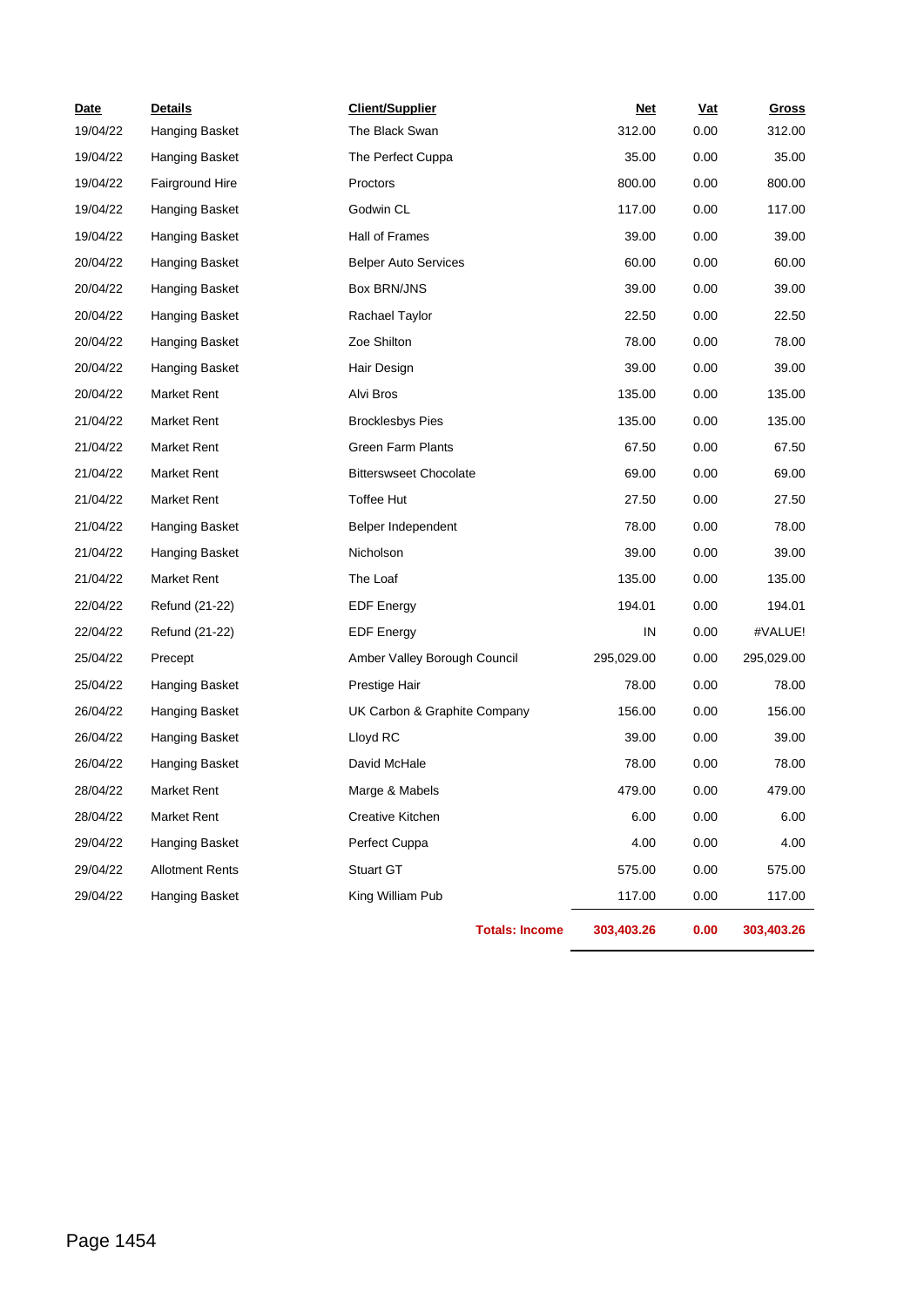# <span id="page-11-0"></span>**Appendix 2: Cash & Reserves Statement**

# **2022/23 M01 April 2022** Cash Statement

|      |                                             |                           | <b>Balances</b> |
|------|---------------------------------------------|---------------------------|-----------------|
|      | <b>Unity Trust</b>                          |                           | 360,713.19      |
|      | <b>HSBC</b>                                 |                           | 230.03          |
|      | Hodge Bank                                  |                           | 80,068.56       |
|      | Hampshire Trust                             |                           | 80,258.02       |
|      | <b>Bath Building Society</b>                |                           | 76,855.52       |
|      | <b>Total in Banks</b>                       |                           | 598,125.32      |
| Add  | Petty Cash                                  |                           | 76.91           |
| Less | <b>Credit Card</b>                          |                           | $-197.09$       |
|      |                                             | <b>Total Cash Balance</b> | 598,005.14      |
|      |                                             |                           |                 |
|      | <b>Reserve Statement</b>                    |                           |                 |
|      | Cash in Hand @ 01/04/2022                   |                           | 376,077.00      |
| Add  | Budgeted Income for 2022/23                 |                           | 625,385.00      |
| Add  | Estimated Pre 2021/22 VAT Reclaim           |                           | 21,334.46       |
| Add  | 2021/22 VAT Reclaim                         |                           | 13,023.97       |
|      |                                             |                           | 1,035,820.43    |
| Less | <b>Budgeted Expenditure</b>                 |                           | 613,213.00      |
| Less | <b>Earmarked Reserves</b>                   |                           | 166,428.00      |
|      |                                             | <b>Balance of Funds</b>   | 256,179.43      |
|      | General Reserve (42.73% of Precept)         |                           | 251,226.00      |
|      | Estimated Surplus (Income over Expenditure) |                           | 4,953.43        |
|      |                                             |                           |                 |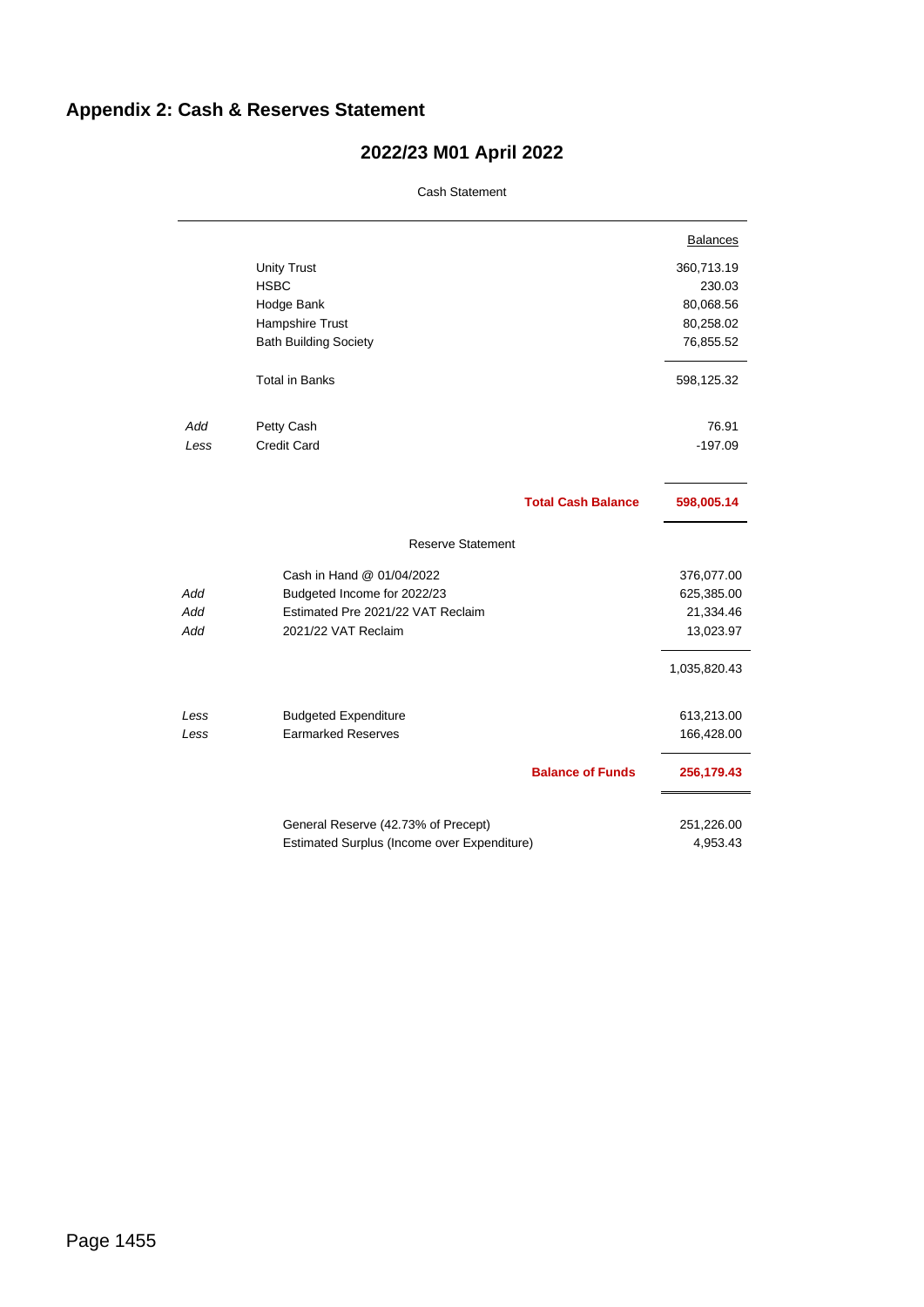# <span id="page-12-0"></span>**Appendix 3: Net Position by Budget Nominal**

# **22/23 M01 April 2022**

|         |                                       | 2022/23<br><b>Budget</b> | April 22<br>Actual | April 22<br>Accruals | April 22<br>Prepay | April 22<br>Year TD |
|---------|---------------------------------------|--------------------------|--------------------|----------------------|--------------------|---------------------|
| Nominal | Income                                |                          |                    |                      |                    |                     |
| 4000    | Precept                               | 590,058                  | 295,029.00         |                      |                    | 295,029             |
| 4100    | Allotments                            | 575                      | 575.00             |                      |                    | 575                 |
| 4101    | Fairs                                 | 0                        | 800.00             |                      |                    | 800                 |
| 4102    | <b>Food Festivals</b>                 | 13,500                   |                    |                      |                    | 0                   |
| 4103    | Markets                               | 6,800                    | 3,130.50           |                      |                    | 3,131               |
| 4200    | Supply: Hanging Baskets               | 4,200                    | 866.50             |                      |                    | 867                 |
| 4201    | Supply: Christmas Trees               | 3,000                    |                    |                      |                    | $\Omega$            |
| 4202    | Sponsorship: Christmas Switch-On      | 2,000                    |                    |                      |                    | $\Omega$            |
| 4253    | Sponsorship: Flower Beds              | 850                      |                    |                      |                    | $\Omega$            |
| 4300    | <b>Grant: PROW Maintenance</b>        | 559                      |                    |                      |                    | 0                   |
| 4301    | <b>Grant: Community Toilet Scheme</b> | 600                      |                    |                      |                    | 0                   |
| 4302    | Grant: Jubilee Teas                   | 1,840                    | 1,840.00           |                      |                    | 1,840               |
| 4303    | Grant: Flood Defence PPE              | 903                      | 903.00             |                      |                    | 903                 |
| 4900    | Investment Interest                   | 500                      |                    |                      |                    | $\Omega$            |
|         | <b>TOTAL INCOME</b>                   | 625,385                  | 303,144.00         | 0.00                 | 0.00               | 303,144             |

|         |                                | 2022/23<br><b>Budget</b> | April 22<br>Actual | April 22<br>Accruals | April 22<br>Prepay | April 22<br>Year TD |
|---------|--------------------------------|--------------------------|--------------------|----------------------|--------------------|---------------------|
| Nominal | <b>Annual Events</b>           |                          |                    |                      |                    |                     |
| 6000    | Christmas Lights/Trees         | 13,000                   |                    |                      |                    | 0                   |
| 6001    | Christmas Switch On Event      | 900                      |                    |                      |                    | 0                   |
| 6002    | Winter Food Festival           | 4,000                    |                    |                      |                    | 0                   |
| 6003    | Christmas Carol Service        | 650                      |                    |                      |                    | 0                   |
| 6004    | Events                         | 3,500                    |                    |                      |                    | 0                   |
| 6005    | Remembrance Events             | 550                      |                    |                      |                    | 0                   |
| 6006    | Summer Food Festival           | 4,000                    |                    |                      |                    | 0                   |
| 6049    | Licences                       | 80                       |                    |                      |                    | 0                   |
|         | <b>SUB TOTAL ANNUAL EVENTS</b> | 26,680                   | 0.00               | 0.00                 | 0.00               | $\mathbf 0$         |
| Nominal | <b>Economic Development</b>    |                          |                    |                      |                    |                     |

| 6050    | <b>Town Centre Regeneration</b>              | 10,000 |      |      |      | 0           |
|---------|----------------------------------------------|--------|------|------|------|-------------|
|         | <b>SUB TOTAL ECONOMIC DEVELOPMENT</b>        | 10,000 | 0.00 | 0.00 | 0.00 | $\bf{0}$    |
| Nominal | Arts, Events & Heritage Committee            |        |      |      |      |             |
| 6200    | Talks Programme                              | 1,000  |      |      |      | 0           |
| 6201    | Inclusive Arts for Vulnerable People         | 3,000  |      |      |      | 0           |
| 6202    | Heritage & Guided Maps                       | 1,000  |      |      |      | 0           |
| 6203    | <b>Walking Maps</b>                          | 1,500  |      |      |      | 0           |
| 6204    | Queen's Jubilee                              | 7,500  |      |      |      | 0           |
| 6205    | Live & Local Bookings                        | 1,500  |      |      |      | 0           |
| 6206    | Information Boards & Signage Improvements    | 1,000  |      |      |      | $\Omega$    |
| 6207    | <b>Music for Markets</b>                     | 2,500  |      |      |      | 0           |
| 6208    | <b>Public Arts</b>                           | 2,500  |      |      |      | 0           |
|         | <b>SUB TOTAL ARTS, EVENTS &amp; HERITAGE</b> | 21,500 | 0.00 | 0.00 | 0.00 | $\mathbf 0$ |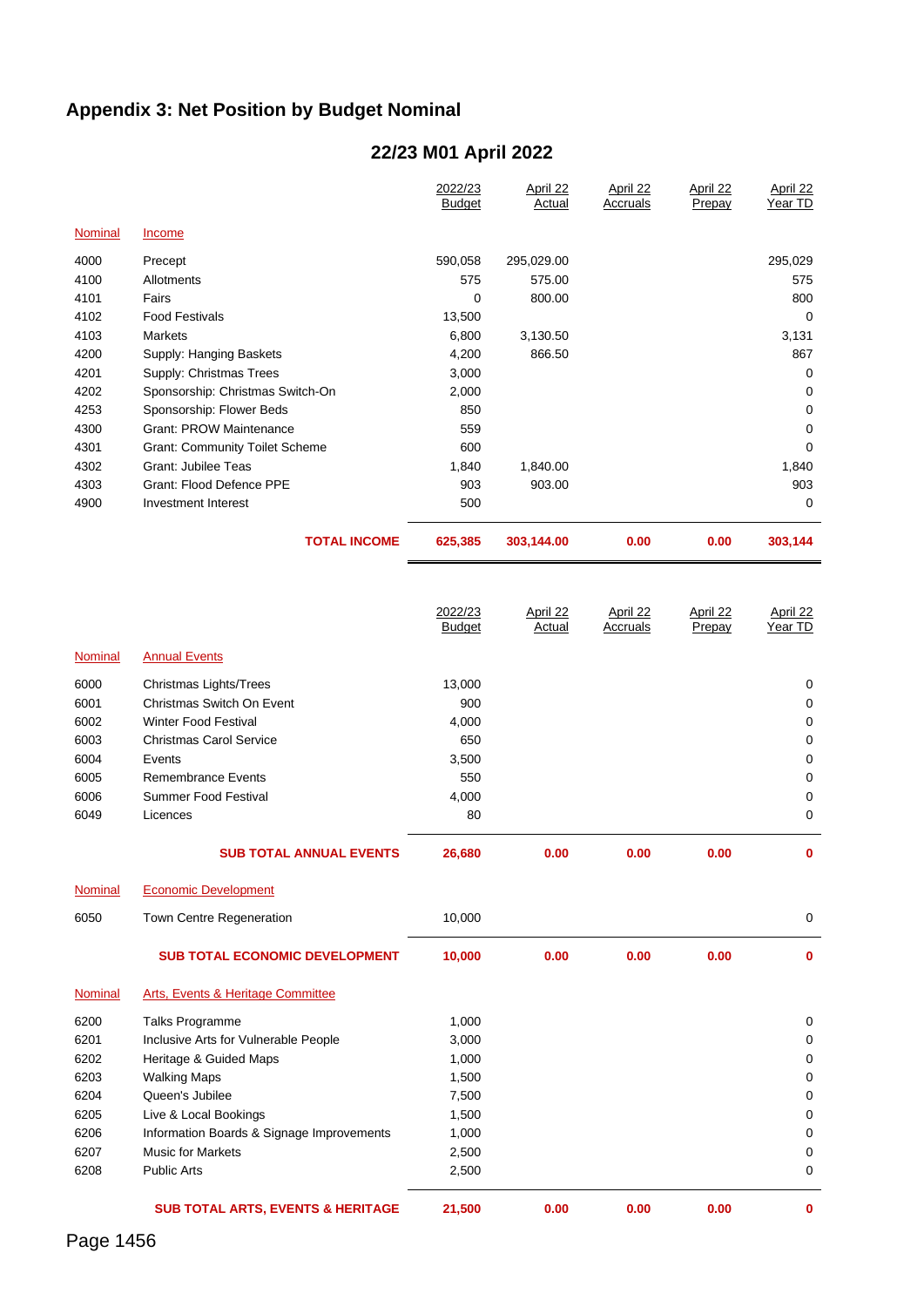|                |                                         | 2022/23<br><b>Budget</b> | April 22<br>Actual | April 22<br>Accruals | April 22<br>Prepay | April 22<br>Year TD |
|----------------|-----------------------------------------|--------------------------|--------------------|----------------------|--------------------|---------------------|
| <b>Nominal</b> | <b>Facilities Committee</b>             |                          |                    |                      |                    |                     |
| 6304           | Clean Up Campaign Equipment             | 500                      |                    |                      |                    | 0                   |
| 6305           | Belper Goes Green Festival              | 1,500                    |                    |                      |                    | 0                   |
| 6306           | Investigation Bike Racks & Parking      | 1,500                    |                    |                      |                    | 0                   |
| 6307           | <b>Award Nominations Scheme</b>         | 500                      |                    |                      |                    | 0                   |
| 6308           | Allotments & Community Gardens          | 500                      |                    |                      |                    | 0                   |
| 6309           | <b>Street Furniture</b>                 | 3,000                    |                    |                      |                    | 0                   |
|                | <b>SUB TOTAL FACILITIES</b>             | 7,500                    | 0.00               | 0.00                 | 0.00               | $\mathbf{0}$        |
| <b>Nominal</b> | <b>Youth Committee</b>                  |                          |                    |                      |                    |                     |
| 6400           | Youth Council                           | 5,000                    | 66.64              |                      |                    | 67                  |
| 6401           | <b>DBS Checks</b>                       | 600                      |                    |                      |                    | 0                   |
| 6402           | Civic Badge Award (Scouts, Guides, etc) | 1,000                    |                    |                      |                    | 0                   |
|                |                                         |                          |                    |                      |                    |                     |
|                | <b>SUB TOTAL YOUTH COMMITTEE</b>        | 6,600                    | 66.64              | 0.00                 | 0.00               | 66.64               |
| Nominal        | <b>Floral Displays</b>                  |                          |                    |                      |                    |                     |
| 6500           | Compost, etc                            | 1,200                    | 12.79              |                      |                    | 13                  |
| 6501           | Planters, Baskets etc                   | 500                      |                    |                      |                    | 0                   |
| 6502           | Plants                                  | 13,000                   | 52.45              |                      |                    | 52                  |
| 6503           | Standpipe Hire & Water                  | 1,500                    |                    |                      |                    | 0                   |
| 6599           | Floral: Contingency                     | 500                      |                    |                      |                    | 0                   |
|                | <b>SUB TOTAL FLORAL DISPLAYS</b>        | 16,700                   | 65.24              | 0.00                 | 0.00               | 65                  |
| <b>Nominal</b> | <b>Staff</b>                            |                          |                    |                      |                    |                     |
| 7000           | Salaries (Gross)                        | 237,901                  | 16,736.92          |                      |                    | 16,737              |
| 7003           | Training and Development                | 4,750                    |                    |                      |                    | 0                   |
| 7004           | PPE                                     | 600                      |                    |                      |                    | 0                   |
| 7005           | <b>Recruitment Advertising</b>          | 500                      |                    |                      |                    | 0                   |
|                | <b>SUB TOTAL STAFF</b>                  | 243,751                  | 16,736.92          | 0.00                 | 0.00               | 16,737              |
| Nominal        | <b>Operating Costs</b>                  |                          |                    |                      |                    |                     |
| 7030           | Landline, Broadband                     | 1,500                    | 104.23             |                      |                    | 104                 |
| 7031           | Mobiles                                 | 500                      | 13.70              |                      |                    | 14                  |
| 7032           | Print, Post & Stationery                | 1,800                    | 7.39               |                      |                    | $\overline{7}$      |
| 7033           | Office Equipment                        | 1,000                    | 179.22             |                      |                    | 179                 |
| 7034           | <b>Data Protection</b>                  | 44                       |                    |                      |                    | 0                   |
| 7035           | Software Licences                       | 3,500                    | 77.00              |                      |                    | 77                  |
| 7036           | IT Maintenance & Support                | 1,800                    |                    |                      |                    | 0                   |
| 7037           | Website                                 | 7,000                    |                    |                      |                    | 0                   |
| 7038           | Subscriptions                           | 3,000                    | 72.59              |                      |                    | 73                  |
| 7055           | Insurance                               | 4,500                    |                    |                      |                    | 0                   |
| 7060           | Audit                                   | 1,400                    |                    |                      |                    | 0                   |
| 7065           | <b>Bank Charges</b>                     | 300                      | 11.00              |                      |                    | 11                  |
| 7070           | Legal Fees                              | 3,000                    |                    |                      |                    | 0                   |
| 7076           | Room Hire                               | 600                      |                    |                      |                    | 0                   |
| 7080           | <b>Councillor Training</b>              | 1,000                    |                    |                      |                    | 0                   |
| 7085           | Health & Safety                         | 10,000                   |                    |                      |                    | 0                   |
| 7099           | OP Contingency                          | 1,000                    |                    |                      |                    | 0                   |
|                | <b>SUB TOTAL OPERATING COSTS</b>        | 41,944                   | 465.13             | 0.00                 | 0.00               | 465                 |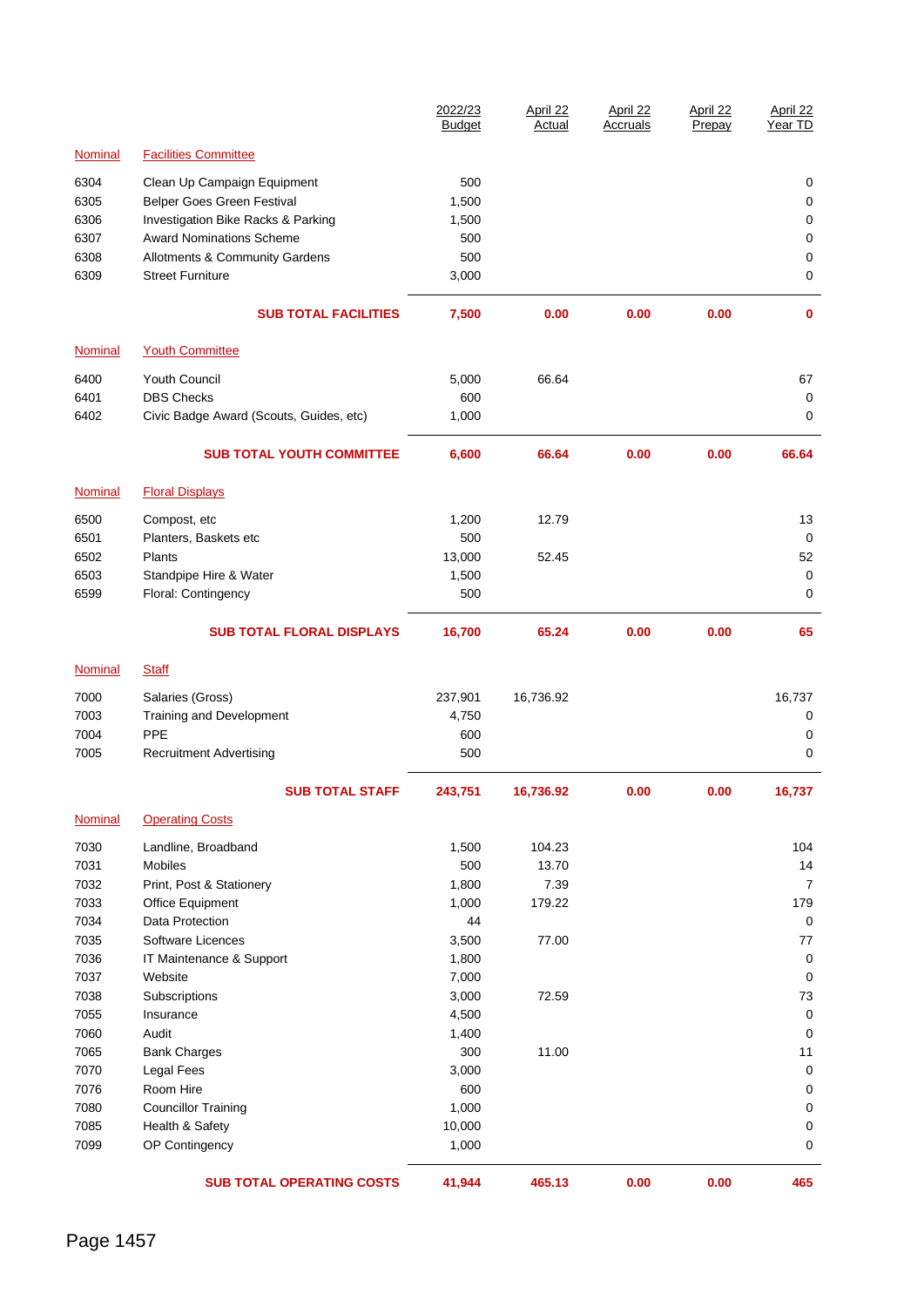|                |                                                     | 2022/23<br><b>Budget</b> | April 22<br>Actual | April 22<br>Accruals | April 22<br>Prepay | April 22<br>Year TD |
|----------------|-----------------------------------------------------|--------------------------|--------------------|----------------------|--------------------|---------------------|
| Nominal        | <b>Environment/Services</b>                         |                          |                    |                      |                    |                     |
| 7100           | Waste Disposal                                      | 3,000                    | 167.00             |                      |                    | 167                 |
| 7101           | Grit & Bins                                         | 1,300                    |                    |                      |                    | 0                   |
| 7102           | Dog Bags                                            | 1,500                    |                    |                      |                    | 0                   |
| 7103           | Equipment & Consumables                             | 1,000                    |                    |                      |                    | 0                   |
| 7120           | Repairs and Maintenance: Equipment                  | 2,000                    | 29.14              |                      |                    | 29                  |
| 7125           | Repairs & Maintenance: General                      | 500                      |                    |                      |                    | 0                   |
| 7130           | Defibrillator                                       | 400                      |                    |                      |                    | 0                   |
| 7135           | Jubilee Clock                                       | 250                      |                    |                      |                    | 0                   |
| 7199           | <b>ES Contingency</b>                               | 250                      |                    |                      |                    | 0                   |
|                | <b>SUB TOTAL ENVIRONMENT/SERVICES</b>               | 10,200                   | 196.14             | 0.00                 | 0.00               | 196                 |
| <b>Nominal</b> | <b>The Chapel</b>                                   |                          |                    |                      |                    |                     |
| 7200           | Chapel: Alarm System                                | 1,000                    |                    |                      |                    | 0                   |
| 7201           | Chapel: Cleaning                                    | 3,270                    | 156.00             |                      |                    | 156                 |
| 7202           | Chapel: Electricity                                 | 14,000                   |                    | 1,166.00             |                    | 1,166               |
| 7203           | Chapel: NNDR                                        | 4,600                    | 377.00             |                      |                    | 377                 |
| 7204           | Chapel: Water                                       | 450                      |                    | 31.42                |                    | 31                  |
| 7205           | Chapel: Car Park                                    | 7,100                    | 42.86              |                      |                    | 43                  |
| 7206           | Chapel: Contingency                                 | 1,250                    |                    |                      |                    | 0                   |
|                | <b>SUB TOTAL EXPENDITURE: THE CHAPEL</b>            | 31,670                   | 575.86             | 1,197.42             | 0.00               | 1,773               |
| Nominal        | <b>Market Place</b>                                 |                          |                    |                      |                    |                     |
| 7300           | <b>Market Place: Electricity</b>                    | 350                      |                    | 29.17                |                    | 29                  |
| 7301           | Market Place: NNDR                                  | 765                      | 65.75              |                      |                    | 66                  |
| 7302           | Market Place: Market Stalls                         | 5,100                    |                    |                      |                    | 0                   |
| 7399           | Market Place: Contingency                           | 250                      |                    |                      |                    | 0                   |
|                | <b>SUB TOTAL MARKET PLACE</b>                       | 6,465                    | 65.75              | 29.17                | 0.00               | 95                  |
| Nominal        | <b>Memorial Gardens</b>                             |                          |                    |                      |                    |                     |
| 7400           | Memorial Gardens: Electricity                       | 550                      |                    | 45.83                |                    | 46                  |
| 7401           | <b>Memorial Gardens: Planting</b>                   | 339                      |                    |                      |                    | 0                   |
| 7402           | Memorial Gardens: Contingency                       | 250                      | 52.20              |                      |                    | 52                  |
| 7403           | Memorial Gardens: Green Flag Award                  | 350                      |                    | 339.00               |                    | 339                 |
|                | <b>SUB TOTAL MEMORIAL GARDENS</b>                   | 1,489                    | 52.20              | 45.83                | 0.00               | 437                 |
| <b>Nominal</b> | <b>Strutt Street Toilets</b>                        |                          |                    |                      |                    |                     |
| 7500           | <b>Strutt Street Toilets: Cleaning /Maintenance</b> | 500                      |                    |                      |                    | 0                   |
| 7501           | <b>Strutt Street Toilets: Electricity</b>           | 2,600                    | 126.15             |                      |                    | 126                 |
| 7502           | <b>Strutt Street Toilets: Water</b>                 | 1,300                    |                    |                      |                    | 0                   |
| 7503           | <b>Strutt Street Toilets: Contingency</b>           | 2,000                    |                    |                      |                    | 0                   |
|                | <b>SUB TOTAL STRUTT STREET TOILETS</b>              | 6,400                    | 126.15             | 0.00                 | 0.00               | 126                 |
| <b>Nominal</b> | <b>The Coppice</b>                                  |                          |                    |                      |                    |                     |
| 7504           | The Coppice: Electricity                            | 1,000                    |                    | 83.33                |                    | 83                  |
| 7505           | The Coppice: Water                                  | 250                      |                    | 20.83                |                    | 21                  |
| 7506           | The Coppice: NNDR                                   | 47,390                   | 3,913.00           |                      |                    | 3,913               |
| 7507           | The Coppice: Alarm System                           | 650                      |                    |                      |                    | 0                   |
| 7599           | The Coppice: Contingency                            | 500                      |                    |                      |                    | 0                   |
|                | <b>SUB TOTAL THE COPPICE</b>                        | 49,790                   | 3,913.00           | 104.16               | 0.00               | 4,017               |
|                |                                                     |                          |                    |                      |                    |                     |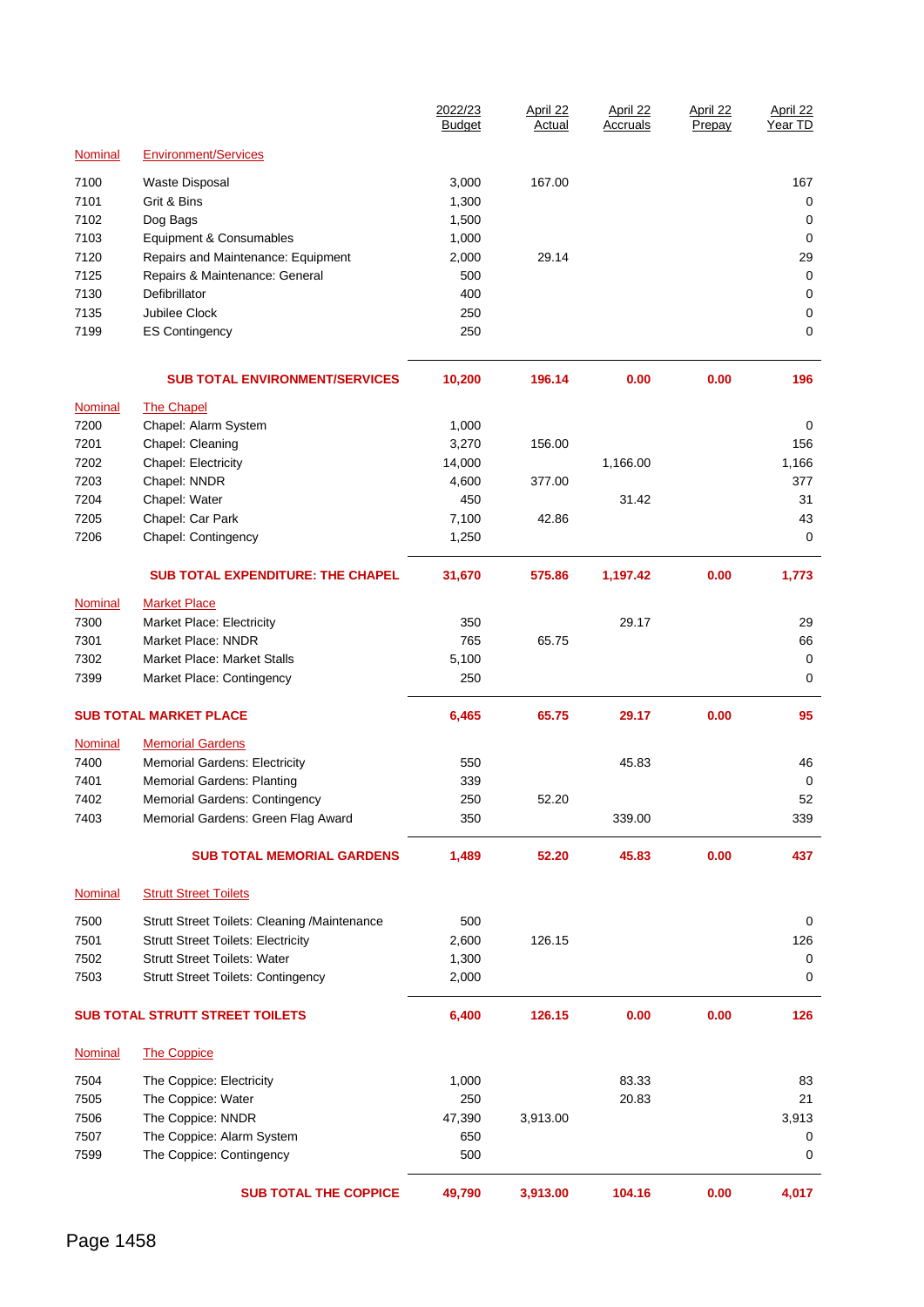|                |                                                               | 2022/23<br><b>Budget</b> | April 22<br>Actual | April 22<br>Accruals | April 22<br>Prepay | April 22<br>Year TD |
|----------------|---------------------------------------------------------------|--------------------------|--------------------|----------------------|--------------------|---------------------|
| <b>Nominal</b> | <b>Allotments</b>                                             |                          |                    |                      |                    |                     |
| 7600           | Allotments: Lease                                             | 210                      | 210.00             |                      |                    | 210                 |
| 7601           | Allotments: Maintenance                                       | 200                      |                    |                      |                    | 0                   |
| 7602           | Allotments: Water                                             | 685                      |                    | 57.08                |                    | 57                  |
|                | <b>SUB TOTAL ALLOTMENTS</b>                                   | 1,095                    | 210.00             | 57.08                | 0.00               | 267                 |
| <b>Nominal</b> | <b>Vehicles</b>                                               |                          |                    |                      |                    |                     |
| 7700           | Vehicles: Fuel                                                | 1,200                    | 99.21              |                      |                    | 99                  |
| 7701           | Vehicles: Repairs, Maintenance & Tracker                      | 1,528                    | 9.90               |                      |                    | 10                  |
| 7702           | Vehicles: Road Fund Licence                                   | 300                      |                    |                      |                    | 0                   |
| 7703           | Vehicles: Rental                                              | 3,000                    |                    |                      |                    | 0                   |
| 7799           | Vehicles: Contingency                                         | 1,000                    |                    |                      |                    | 0                   |
|                | <b>SUB TOTAL VEHICLES</b>                                     | 7,028                    | 109.11             | 0.00                 | 0.00               | 109                 |
| <b>Nominal</b> | Grants                                                        |                          |                    |                      |                    |                     |
| 7801           | SLA: AV Community Transport                                   | 6,000                    | 6,000.00           |                      |                    | 6,000               |
| 7802           | SLA: Belper Early Years                                       | 1,964                    | 1,964.00           |                      |                    | 1,964               |
| 7803           | SLA: Belper North Mill Trust                                  | 11,355                   |                    |                      |                    | 0                   |
| 7804           | SLA: Blend Youth Project                                      | 16,840                   |                    |                      |                    | 0                   |
| 7805           | SLA: Citizens Advice Bureau                                   | 16,007                   | 16,007.00          |                      |                    | 16,007              |
| 7807           | SLA: Derbyshire Unemployed Centre                             | 2,000                    | 2,000.00           |                      |                    | 2,000               |
| 7808           | SLA: Fleet Arts                                               | 11,744                   | 11,744.00          |                      |                    | 11,744              |
| 7810           | SLA: Belper Leisure Centre                                    | 10,000                   | 10,000.00          |                      |                    | 10,000              |
| 7811           | SLA: Belper Youth Sports Festival                             | 15,000                   |                    |                      |                    | 0                   |
| 7812<br>7850   | SLA: 1625 Outreach<br>One-Off Grants                          | 5,000                    |                    |                      |                    | 0<br>0              |
| 7851           | One-Off Grants: Accessibility                                 | 20,000<br>5,000          |                    |                      |                    | 0                   |
|                | <b>SUB TOTAL EXPENDITURE: GRANTS</b>                          | 120,910                  | 47,715.00          | 0.00                 | 0.00               | 47,715              |
| <b>Nominal</b> | <b>Mayor's Allowance</b>                                      |                          |                    |                      |                    |                     |
|                |                                                               |                          |                    |                      |                    |                     |
| 7900<br>7901   | Civic Service                                                 | 1,275                    |                    |                      |                    | 0<br>0              |
|                | Mayor's Allowance                                             | 2,216                    |                    |                      |                    |                     |
|                | <b>SUB TOTAL MAYOR'S ALLOWANCE</b>                            | 3,491                    | 0.00               | 0.00                 | 0.00               | 0                   |
|                | <b>TOTAL GENERAL EXPENDITURE</b>                              | 613,213                  | 70,297             | 1,773                | $\pmb{0}$          | 72,070              |
| Nominal        | <b>Earmarked Reserves</b>                                     |                          |                    |                      |                    |                     |
| 8005           | Provision & Upgrade Public Toilets                            | 19,300                   |                    |                      |                    | 0                   |
| 8008           | Playspace: 3-Corner Rec                                       | 20,000                   |                    |                      |                    | 0                   |
| 8009           | Skate Park                                                    | 15,335                   |                    |                      |                    | 0                   |
| 8010           | Four Year Term Election Costs (Yr 3 of 4)                     | 18,000                   | 18,000.00          |                      |                    | 18,000              |
| 8012           | <b>CCTV Monitoring &amp; Installation</b>                     | 0                        |                    |                      |                    | 0                   |
| 8014           | Playspace: Upgrade Fund                                       | 15,000                   |                    |                      |                    | 0                   |
| 8015           | Defibrillator Battery Fund (Yr 1 of 4)                        | 250                      | 250.00             |                      |                    | 250                 |
| 8016           | Flood Emergency Response Fund                                 | 10,000                   |                    |                      |                    | 0                   |
| 8017           | Councillor IT Replacement Fund                                | 3,000                    |                    |                      |                    | 0                   |
| 8018           | Office IT Replacement Fund                                    | 3,000                    |                    |                      |                    | 0                   |
| 8019<br>8020   | Mid-Term By-Elections Fund (Yr 1 of 4)<br>Grant: Jubilee Teas | 6,000<br>1,840           | 6,000.00           |                      |                    | 6,000<br>0          |
| 8021           | Grant: Flood Defence PPE                                      | 903                      |                    |                      |                    | 0                   |
|                |                                                               |                          |                    |                      |                    |                     |